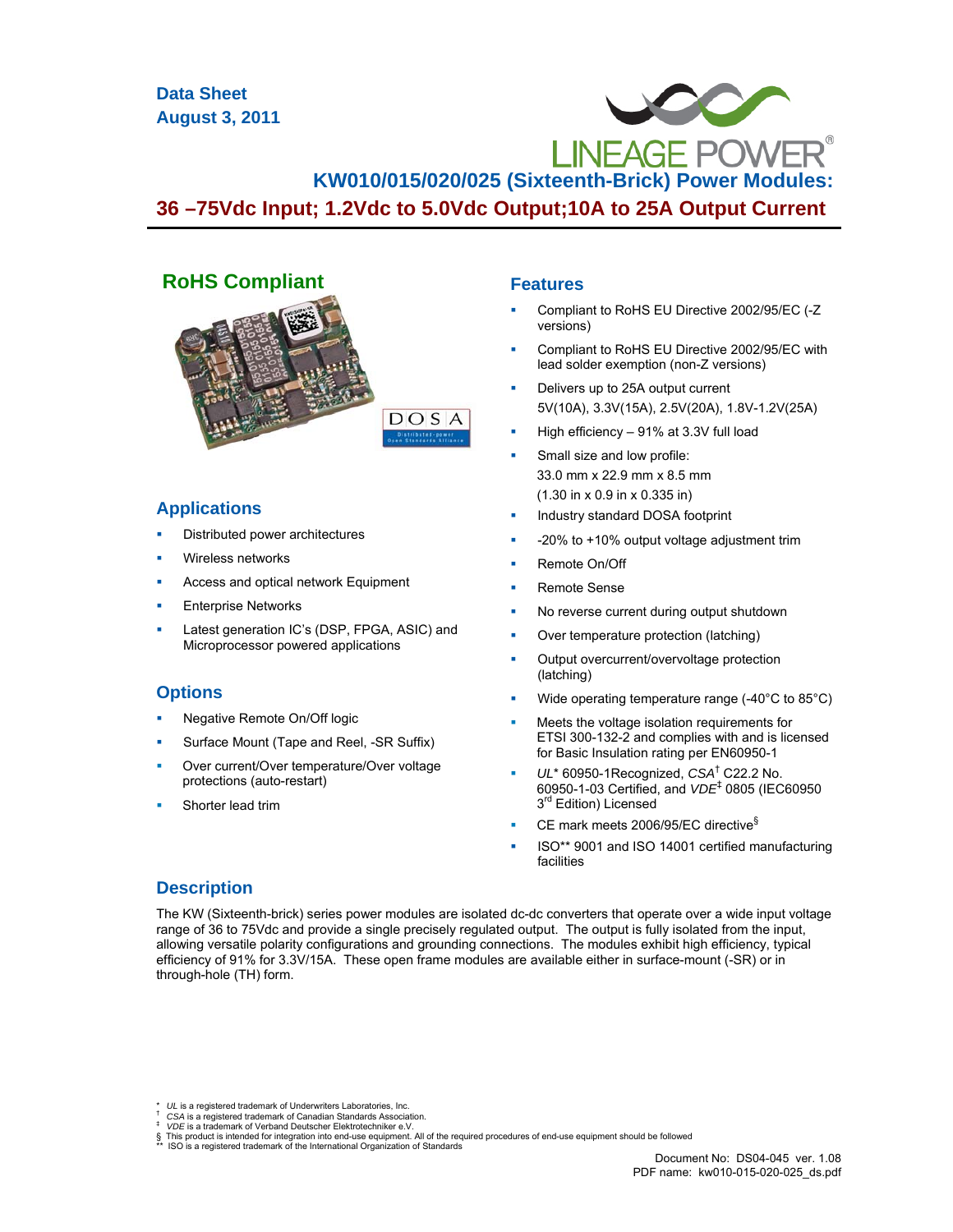# **Absolute Maximum Ratings**

Stresses in excess of the absolute maximum ratings can cause permanent damage to the device. These are absolute stress ratings only, functional operation of the device is not implied at these or any other conditions in excess of those given in the operations sections of the data sheet. Exposure to absolute maximum ratings for extended periods can adversely affect the device reliability.

| <b>Parameter</b>                                   | <b>Device</b> | Symbol           | <b>Min</b> | Max  | Unit |
|----------------------------------------------------|---------------|------------------|------------|------|------|
| Input Voltage                                      |               |                  |            |      |      |
| Continuous                                         | All           | $V_{IN}$         | $-0.3$     | 80   | Vdc  |
| Transient (100 ms)                                 | All           | $V_{IN. trans}$  | $-0.3$     | 100  | Vdc  |
| <b>Operating Ambient Temperature</b>               | All           | $T_A$            | $-40$      | 85   | °C   |
| (see Thermal Considerations section)               |               |                  |            |      |      |
| Storage Temperature                                | All           | $I_{\text{stq}}$ | -55        | 125  | °C   |
| I/O Isolation voltage (100% Factory Hi-Pot tested) | All           |                  |            | 1500 | Vdc  |

# **Electrical Specifications**

Unless otherwise indicated, specifications apply over all operating input voltage, resistive load, and temperature conditions.

| <b>Parameter</b>                                                                                                                                                                                         | <b>Device</b> | Symbol                         | <b>Min</b> | <b>Typ</b> | <b>Max</b> | <b>Unit</b> |
|----------------------------------------------------------------------------------------------------------------------------------------------------------------------------------------------------------|---------------|--------------------------------|------------|------------|------------|-------------|
| Operating Input Voltage                                                                                                                                                                                  | All           | $V_{\text{IN}}$                | 36         | 48         | 75         | $V_{dc}$    |
| Maximum Input Current                                                                                                                                                                                    | All           | $I_{IN,max}$                   |            | 1.7        | 2.0        | $A_{dc}$    |
| $(V_{IN} = V_{IN. min}$ to $V_{IN. max}$ , $I_0 = I_{O. max}$ )                                                                                                                                          |               |                                |            |            |            |             |
| Input No Load Current                                                                                                                                                                                    | All           | IN.No load                     |            | 55         |            | mA          |
| $(V_{IN} = V_{IN. nom}$ , $I_{O} = 0$ , module enabled)                                                                                                                                                  |               |                                |            |            |            |             |
| Input Stand-by Current                                                                                                                                                                                   | All           | I <sub>IN,stand-by</sub>       |            | 5          | 7          | mA          |
| $(V_{IN} = V_{IN, nom}$ , module disabled)                                                                                                                                                               |               |                                |            |            |            |             |
| Inrush Transient                                                                                                                                                                                         | All           | $l^2t$                         |            |            | 0.1        | $A^2s$      |
| Input Reflected Ripple Current, peak-to-peak<br>(5Hz to 20MHz, 1 $\mu$ H source impedance; $V_{\text{IN}}$ min to<br>$V_{IN. max.}$ l <sub>o</sub> = l <sub>omax</sub> ; See Test configuration section) | All           |                                |            | 30         |            | $mA0-0$     |
| Input Ripple Rejection (120Hz)                                                                                                                                                                           | All           |                                | 50         | 60         | 100        | dB          |
| <b>EMC, EN55022</b>                                                                                                                                                                                      |               | See EMC Considerations section |            |            |            |             |

#### **CAUTION: This power module is not internally fused. An input line fuse must always be used.**

This power module can be used in a wide variety of applications, ranging from simple standalone operation to an integrated part of sophisticated power architectures. To preserve maximum flexibility, internal fusing is not included, however, to achieve maximum safety and system protection, always use an input line fuse. The safety agencies require a time-delay fuse with a maximum rating of 5 A (see Safety Considerations section). Based on the information provided in this data sheet on inrush energy and maximum dc input current, the same type of fuse with a lower rating can be used. Refer to the fuse manufacturer's data sheet for further information.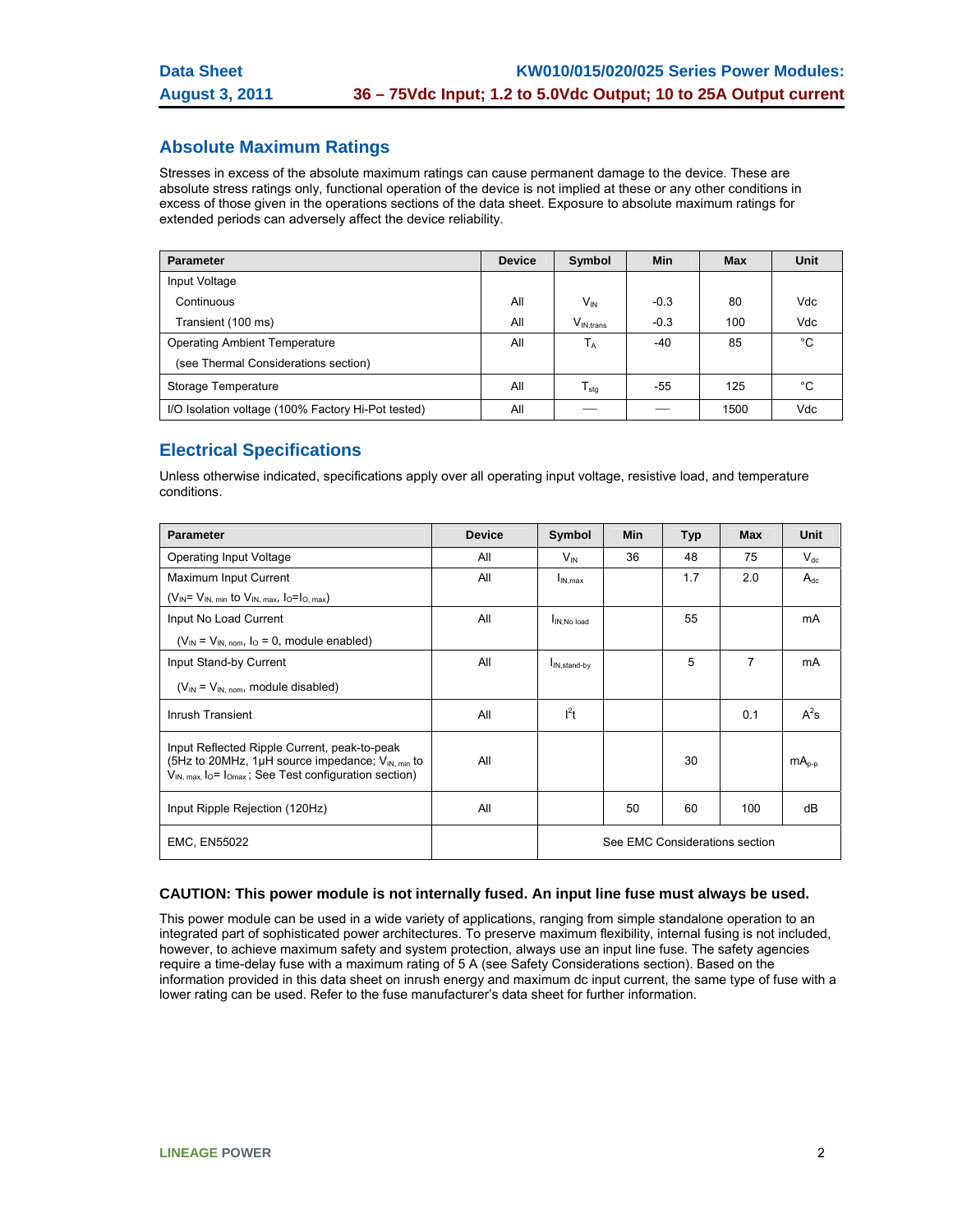# **Electrical Specifications** (continued)

| <b>Parameter</b>                                                                                    | <b>Device</b> | Symbol                | Min       | <b>Typ</b>               | <b>Max</b> | Unit                            |
|-----------------------------------------------------------------------------------------------------|---------------|-----------------------|-----------|--------------------------|------------|---------------------------------|
| Output Voltage Set-point                                                                            | Α             | $V_{O, set}$          | 4.93      | 5.0                      | 5.08       | $V_{dc}$                        |
| $(V_{IN} = V_{IN, min}, I_{O} = I_{O, max}, T_A = 25^{\circ}C)$                                     | F             | $V_{O, set}$          | 3.25      | 3.3                      | 3.35       | $V_{dc}$                        |
|                                                                                                     | G             | $V_{O.}$ set          | 2.46      | 2.5                      | 2.54       | $V_{dc}$                        |
|                                                                                                     | Y             | $V_{O, set}$          | 1.77      | 1.8                      | 1.83       | $V_{dc}$                        |
|                                                                                                     | м             | $V_{O, set}$          | 1.48      | 1.5                      | 1.53       | $V_{dc}$                        |
|                                                                                                     | P             | $V_{O, set}$          | 1.18      | 1.2                      | 1.22       | $V_{dc}$                        |
| Output Voltage                                                                                      | All           | $V_{\rm O}$           | $-3.0$    |                          | $+3.0$     | % V <sub>O. set</sub>           |
| (Over all operating input voltage, resistive load,<br>and temperature conditions until end of life) |               |                       |           |                          |            |                                 |
| <b>Adjustment Range</b>                                                                             | All           | $V_{O,adj}$           | $-20.0$   |                          | $+10.0$    | $\%$ $V_{O, set}$               |
| Selected by an external resistor                                                                    |               |                       |           |                          |            |                                 |
| <b>Output Regulation</b>                                                                            |               |                       |           |                          |            |                                 |
| Line $(V_{IN} = V_{IN, min}$ to $V_{IN, max}$ )                                                     | A, F, G       |                       |           |                          | 0.1        | $\%$ $V_{O, set}$               |
|                                                                                                     | Y, M, P       |                       |           |                          | 2          | mV                              |
| Load $(I_0 = I_{O, min}$ to $I_{O, max}$ )                                                          | A, F, G       |                       |           |                          | 0.1        | % V <sub>O, set</sub>           |
|                                                                                                     | Y, M, P       |                       |           |                          | 2          | mV                              |
| Temperature $(T_{ref} = T_{A, min}$ to $T_{A, max}$ )                                               | All           |                       |           |                          | 1.0        | $% V_{O, set}$                  |
| Output Ripple and Noise on nominal output                                                           |               |                       |           |                          |            |                                 |
| $(V_{IN} = V_{IN, nom}$ , $I_0 = I_{O, max}$ , $T_A = T_{A, min}$ to $T_{A, max}$ )                 |               |                       |           |                          |            |                                 |
| RMS (5Hz to 20MHz bandwidth)                                                                        | A, F, G, Y    |                       |           | 25                       |            | $mV_{rms}$                      |
| Peak-to-Peak (5Hz to 20MHz bandwidth)                                                               |               |                       |           | 75                       |            | $mV_{pk-pk}$                    |
| RMS (5Hz to 20MHz bandwidth)                                                                        | M, P          |                       |           | 33                       |            | $mV_{rms}$                      |
| Peak-to-Peak (5Hz to 20MHz bandwidth)                                                               |               |                       |           | 100                      |            | $mV_{pk-pk}$                    |
| <b>External Capacitance</b>                                                                         | All           | $C_{O, max}$          | 0         |                          | 10,000     | μF                              |
| <b>Rated Output Current</b>                                                                         | A             | $I_{O.$ Rated         | $\pmb{0}$ | $\overline{\phantom{0}}$ | 10         | $A_{dc}$                        |
|                                                                                                     | F             | $I_{O, Rated}$        | 0         |                          | 15         | $A_{dc}$                        |
|                                                                                                     | G             | l <sub>O, Rated</sub> | 0         |                          | 20         | $A_{dc}$                        |
|                                                                                                     | Y             | I <sub>O. Rated</sub> | 0         |                          | 25         | $A_{dc}$                        |
|                                                                                                     | М             | $I_{O.$ Rated         | 0         |                          | 25         | $A_{dc}$                        |
|                                                                                                     | P             | $I_{O, Rated}$        | 0         |                          | 25         | $A_{dc}$                        |
| Output Current Limit Inception (Hiccup Mode)<br>( $V_{O}$ = 90% of $V_{O, set}$ )                   | All           | $IO$ , lim            | 106       | 120                      | 146        | $%$ $\vert$ <sub>O, Rated</sub> |
| <b>Output Short-Circuit Current</b>                                                                 |               |                       |           |                          |            |                                 |
| (V <sub>o</sub> ≤250mV) (Hiccup Mode)                                                               | All           | $I_{O, s/c}$          |           | 3                        |            | $A_{rms}$                       |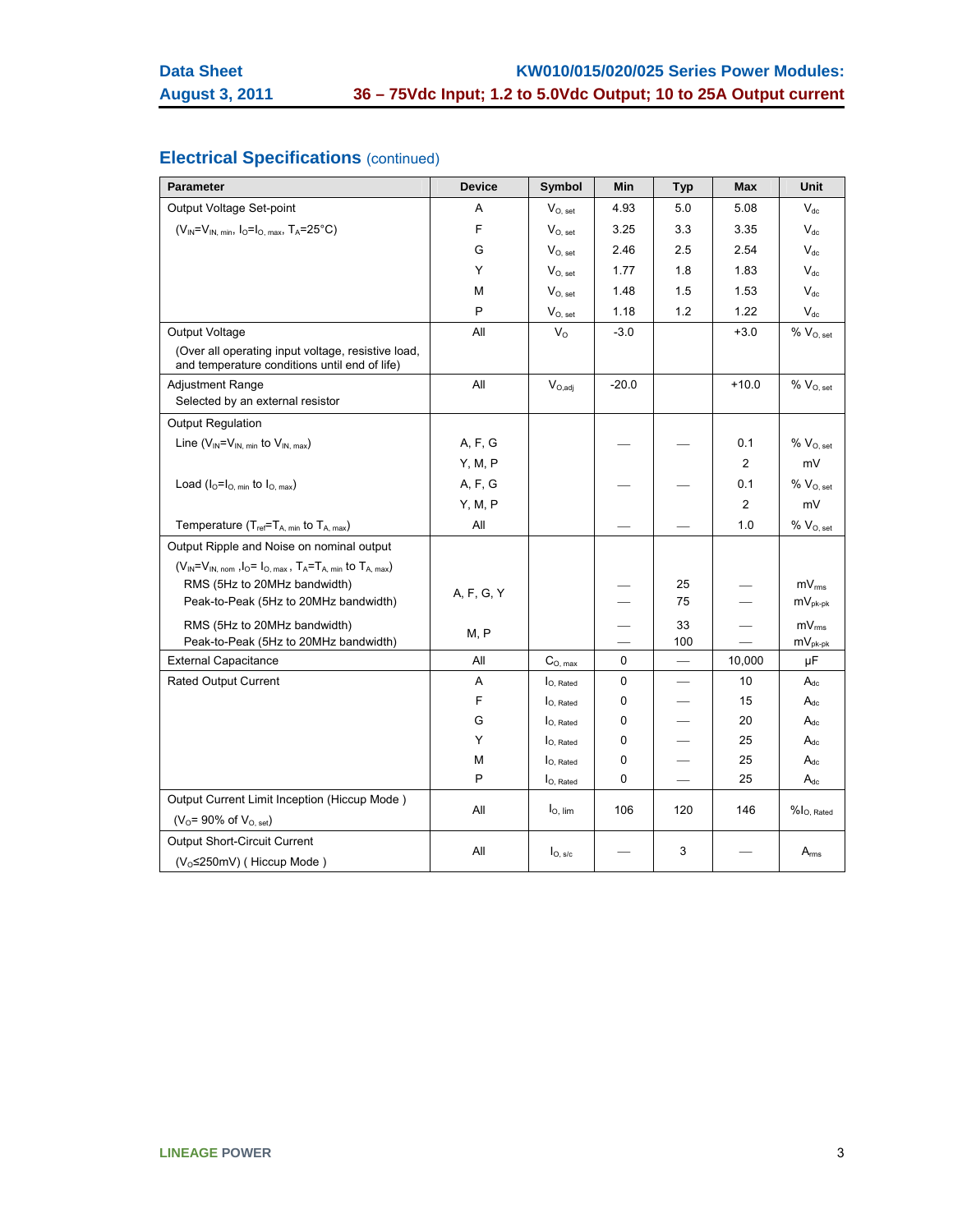# **Electrical Specifications** (continued)

| <b>Parameter</b>                                                                      | <b>Device</b> | Symbol          | <b>Min</b> | <b>Typ</b> | <b>Max</b> | <b>Unit</b>       |
|---------------------------------------------------------------------------------------|---------------|-----------------|------------|------------|------------|-------------------|
| Efficiency                                                                            | A             | η               |            | 92.0       |            | %                 |
| $V_{IN} = V_{IN. nom}$ , T <sub>A</sub> =25°C                                         | F             | η               |            | 91.0       |            | $\frac{0}{0}$     |
| $IO=IO,max$ , $VO=VOset$                                                              | G             | η               |            | 89.0       |            | $\frac{0}{0}$     |
|                                                                                       | Y             | η               |            | 87.0       |            | $\frac{0}{0}$     |
|                                                                                       | M             | η               |            | 85.0       |            | $\frac{0}{0}$     |
|                                                                                       | P             | η               |            | 84.0       |            | $\%$              |
| <b>Switching Frequency</b>                                                            | All           | $f_{sw}$        | 190        | 200        | 235        | kHz               |
| Dynamic Load Response                                                                 |               |                 |            |            |            |                   |
| (dlo/dt=0.1A/ $\mu$ s; V <sub>IN</sub> = V <sub>IN. nom</sub> ; T <sub>A</sub> =25°C) |               |                 |            |            |            |                   |
| Load Change from lo= 50% to 75% or 25% to<br>50% of lo, max;                          |               |                 |            |            |            |                   |
| Peak Deviation                                                                        | All           | $V_{\sf pk}$    |            | 2          |            | $\%$ $V_{O, set}$ |
| Settling Time (Vo<10% peak deviation)                                                 | All           | t.              |            | 200        |            | μS                |
| (dlo/dt=1A/ $\mu$ s; V <sub>IN</sub> = V <sub>IN. nom</sub> ; T <sub>A</sub> =25°C)   |               |                 |            |            |            |                   |
| Load Change from lo= 50% to 75% or 25% to<br>50% of lo, max;                          |               |                 |            |            |            |                   |
| Peak Deviation                                                                        | All           | $V_{\text{pk}}$ |            | 5          |            | $% V_{O, set}$    |
| Settling Time (Vo<10% peak deviation)                                                 | All           | ts              |            | 200        |            | μS                |

# **Isolation Specifications**

| <b>Parameter</b>             | <b>Device</b> | <b>Symbol</b>    | Min                      | Typ.                          | <b>Max</b>               | Unit     |
|------------------------------|---------------|------------------|--------------------------|-------------------------------|--------------------------|----------|
| <b>Isolation Capacitance</b> | All           | ∪ <sub>iso</sub> | $\overline{\phantom{a}}$ | 1000                          | __                       | pF       |
| <b>Isolation Resistance</b>  | All           | $R_{iso}$        | 10                       | $\overbrace{\phantom{12332}}$ | $\overline{\phantom{a}}$ | MΩ       |
| I/O Isolation Voltage        | All           | All              | __                       | __                            | 1500                     | $V_{dc}$ |

# **General Specifications**

| <b>Parameter</b>                                                                                                            | <b>Device</b> | Min | <b>Typ</b> | Max | Unit          |
|-----------------------------------------------------------------------------------------------------------------------------|---------------|-----|------------|-----|---------------|
| Calculated Reliability Based upon Telcordia SR-332<br><b>MTBF</b><br>Issue 2: Method I, Case 3, $(IO=80\%IO,max, TA=40°C$ , |               |     | 2,864,101  |     | <b>Hours</b>  |
| FIT<br>Airflow = $200$ lfm), $90\%$ confidence                                                                              |               |     | 349        |     | $10^9$ /Hours |
| Powered Random Vibration ( $V_{IN} = V_{IN,min}$ , $I_0 = I_{O,max}$ , $T_A = 25^{\circ}C$ , 0 to<br>5000Hz. 10Grms)        |               |     | 90         |     | Minutes       |
| Weight                                                                                                                      |               |     | 11.3(0.4)  |     | $g$ (oz.)     |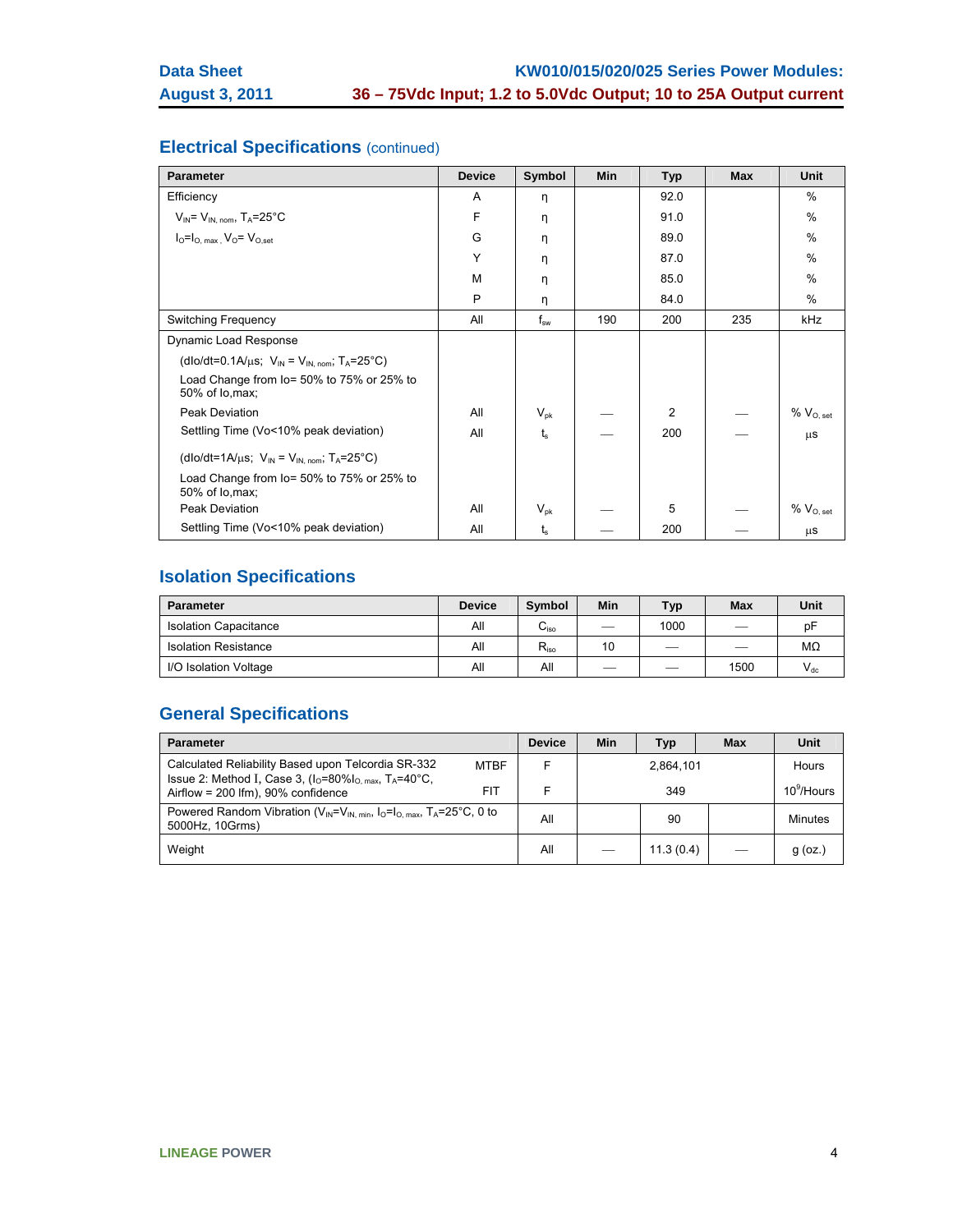# **Feature Specifications**

Unless otherwise indicated, specifications apply over all operating input voltage, resistive load, and temperature conditions. See Feature Descriptions for additional information.

| <b>Parameter</b>                                                                                                                                                                                                      | <b>Device</b> | Symbol            | Min    | <b>Typ</b> | <b>Max</b> | Unit                       |
|-----------------------------------------------------------------------------------------------------------------------------------------------------------------------------------------------------------------------|---------------|-------------------|--------|------------|------------|----------------------------|
| Remote On/Off Signal Interface                                                                                                                                                                                        |               |                   |        |            |            |                            |
| (V <sub>IN</sub> =V <sub>IN, min</sub> to V <sub>IN, max</sub> ; open collector or equivalent,                                                                                                                        |               |                   |        |            |            |                            |
| Signal referenced to V <sub>IN-</sub> terminal)                                                                                                                                                                       |               |                   |        |            |            |                            |
| Negative Logic: device code suffix "1"                                                                                                                                                                                |               |                   |        |            |            |                            |
| Logic Low = module On, Logic High = module Off                                                                                                                                                                        |               |                   |        |            |            |                            |
| Positive Logic: No device code suffix required                                                                                                                                                                        |               |                   |        |            |            |                            |
| Logic Low = module Off, Logic High = module On                                                                                                                                                                        |               |                   |        |            |            |                            |
| Logic Low - Remote On/Off Current                                                                                                                                                                                     | All           | $I_{on/off}$      |        |            | 1.0        | mA                         |
| Logic Low - On/Off Voltage                                                                                                                                                                                            | All           | $V_{on/off}$      | $-0.7$ |            | 1.2        | V                          |
| Logic High Voltage - (Typ = Open Collector)                                                                                                                                                                           | All           | $V_{on/off}$      |        |            | 5          | $\vee$                     |
| Logic High maximum allowable leakage current                                                                                                                                                                          | All           | $I_{on/off}$      |        |            | 10         | μA                         |
| Turn-On Delay and Rise Times                                                                                                                                                                                          |               |                   |        |            |            |                            |
| $(I_0 = I_{O, max}, V_{IN} = V_{IN, nom}, T_A = 25 °C)$                                                                                                                                                               |               |                   |        |            |            |                            |
| Case 1: On/Off input is set to Logic Low (Module<br>ON) and then input power is applied (delay from<br>instant at which $V_{IN} = V_{IN, min}$ until Vo=10% of Vo,set)                                                | All           | Tdelay            |        | 15         | 20         | msec                       |
| Case 2: Input power is applied for at least 1 second<br>and then the On/Off input is set from OFF to ON ( $T_{\text{delay}}$ =<br>from instant at which $V_{IN} = V_{IN, min}$ until $V_{O} = 10\%$ of $V_{O, set}$ . | All           | Tdelay            |        | 4          | 10         | msec                       |
| Output voltage Rise time (time for Vo to rise from 10%<br>of $V_{o,set}$ to 90% of $V_{o,set}$ )                                                                                                                      | All           | Trise             |        | 8          | 12         | msec                       |
| Output voltage Rise time (time for Vo to rise from 10%<br>of $V_{o,set}$ to 90% of $V_{o,set}$ with max ext capacitance)                                                                                              | All           | Trise             |        | 8          | 12         | msec                       |
| Output voltage overshoot - Startup                                                                                                                                                                                    |               |                   |        |            | 3          | $% V_{O, set}$             |
| $IO= IO. max; VIN=VIN. min$ to $VIN. max$ , $TA= 25oC$                                                                                                                                                                |               |                   |        |            |            |                            |
| Remote Sense Range                                                                                                                                                                                                    | A, F, G       |                   |        |            | $+10$      | $\%$ $V_{O, set}$          |
|                                                                                                                                                                                                                       | Y, M, P       |                   |        |            | 0.25       | $V_{\text{dc}}$            |
| Output Overvoltage Protection                                                                                                                                                                                         | A             | $V_{O.$ limit     | 6.1    |            | 7.0        | $V_{dc}$                   |
|                                                                                                                                                                                                                       | F             | $V_{O.$ limit     | 4.0    |            | 4.6        | $V_{dc}$                   |
|                                                                                                                                                                                                                       | G             | $V_{O, limit}$    | 3.1    |            | 3.7        | $V_{dc}$                   |
|                                                                                                                                                                                                                       | Y             | $V_{O, limit}$    | 2.3    |            | 3.2        | $\mathsf{V}_{\mathsf{dc}}$ |
|                                                                                                                                                                                                                       | M             | $V_{O.$ limit     | 2.3    |            | 3.2        | $V_{dc}$                   |
|                                                                                                                                                                                                                       | P             | $V_{O, limit}$    | 2.0    |            | 2.8        | $V_{dc}$                   |
| Input Undervoltage Lockout                                                                                                                                                                                            |               |                   |        |            |            |                            |
| Turn-on Threshold                                                                                                                                                                                                     | All           | $V_{uv/on}$       |        | 35         | 36         | $V_{dc}$                   |
| <b>Turn-off Threshold</b>                                                                                                                                                                                             | All           | $V_{uv/off}$      | 32     | 33         |            | $V_{dc}$                   |
| <b>Hysterisis</b>                                                                                                                                                                                                     |               | V <sub>hyst</sub> | 1      |            |            | $V_{dc}$                   |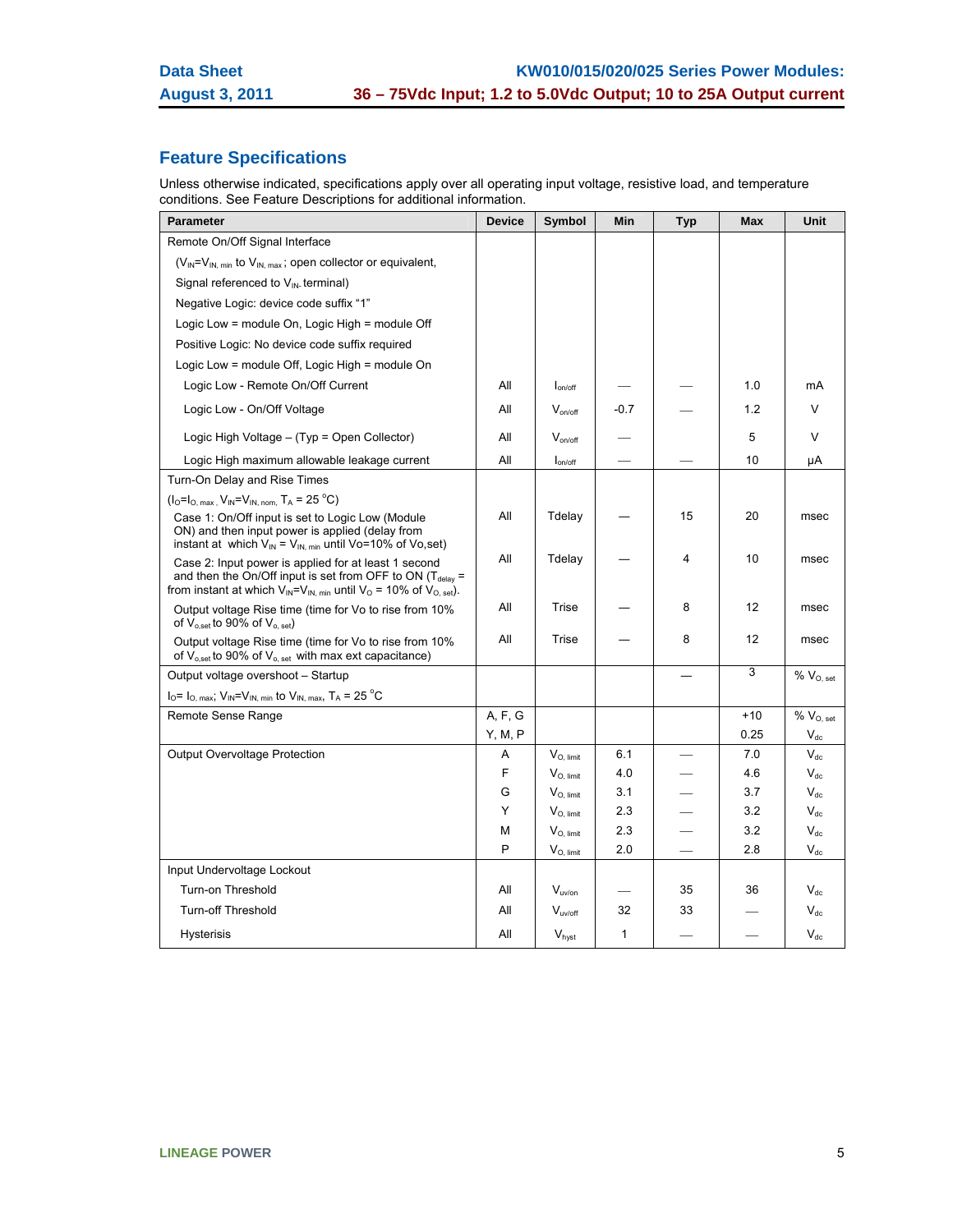## **Characteristic Curves**

The following figures provide typical characteristics for the KW010A0A (5V, 10A) at 25 $^{\circ}$ C. The figures are identical for either positive or negative remote On/Off logic.

OUTPUT VOLTAGE On/Off VOLTAGE

On/Off VOLTAGE



**Figure 1. Converter Efficiency versus Output Current. Figure 4. Derating Output Current versus Local** 



**Figure 2. Typical output ripple and noise (VIN = VIN, NOM,**  $I_o = I_{o,max}$ ).



**Figure 3. Transient Response to Dynamic Load Change from 75% to 50% to 75% of full load.** 



**Ambient Temperature and Airflow.** 



**Figure 5. Typical Start-up Using Remote On/Off, negative logic version shown (VIN = VIN, NOM, lo = Io,max).** 



Figure 6. Typical Start-up Using Input Voltage (VIN = **VIN,NOM, Io = Io,max).**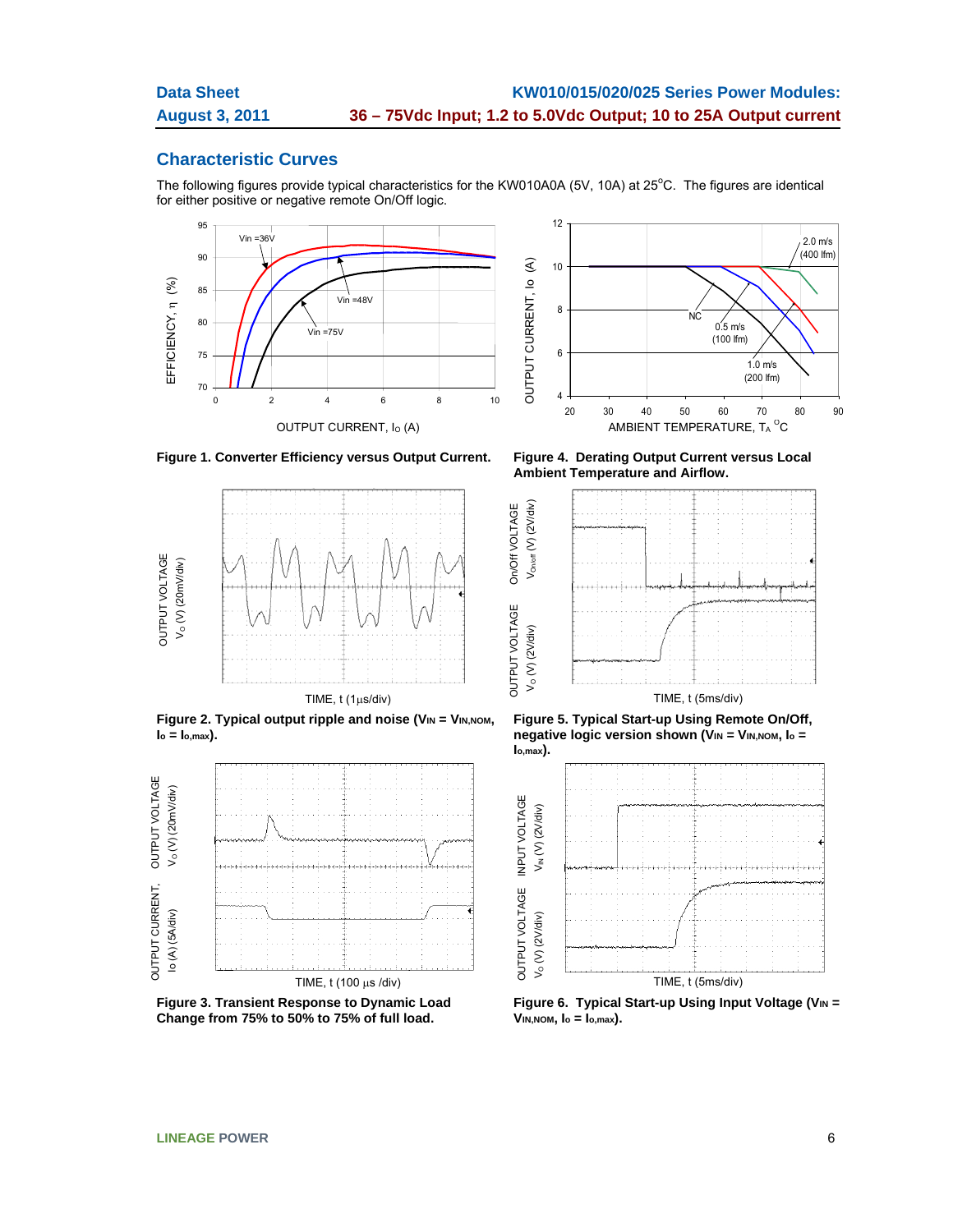# **Characteristic Curves**

The following figures provide typical characteristics for the KW015A0F (3.3V, 15A) at 25°C. The figures are identical for either positive or negative remote On/Off logic.

OUTPUT VOLTAGE On/Off VOLTAGE

On/Off VOLTAGE



18 2.0 m/s  $(400$  lfm) OUTPUT CURRENT, Io (A) 15  $\mathfrak{S}$ OUTPUT CURRENT, IO NC 12  $0.5$  m/s (100 lfm) 9 1.0 m/s (200 lfm) 6 3 20 30 40 50 60 70 80 90 OUTPUT CURRENT,  $I_0$  (A)  $\hspace{2cm}$  AMBIENT TEMPERATURE,  $T_A$   $^{\circ}$ C

**Figure 7. Converter Efficiency versus Output Current. Figure 10. Derating Output Current versus Local** 



**Figure 8. Typical output ripple and noise (VIN = VIN, NOM, Io = Io,max).** 



**Figure 9. Transient Response to Dynamic Load Change from 50% to 75% to 50% of full load.** 

**Ambient Temperature and Airflow.** 



**Figure 11. Typical Start-up Using Remote On/Off, negative logic version shown (VIN = VIN, NOM, lo = lo, max).** 



**Figure 12. Typical Start-up Using Input Voltage (VIN = VIN,NOM, Io = Io,max).**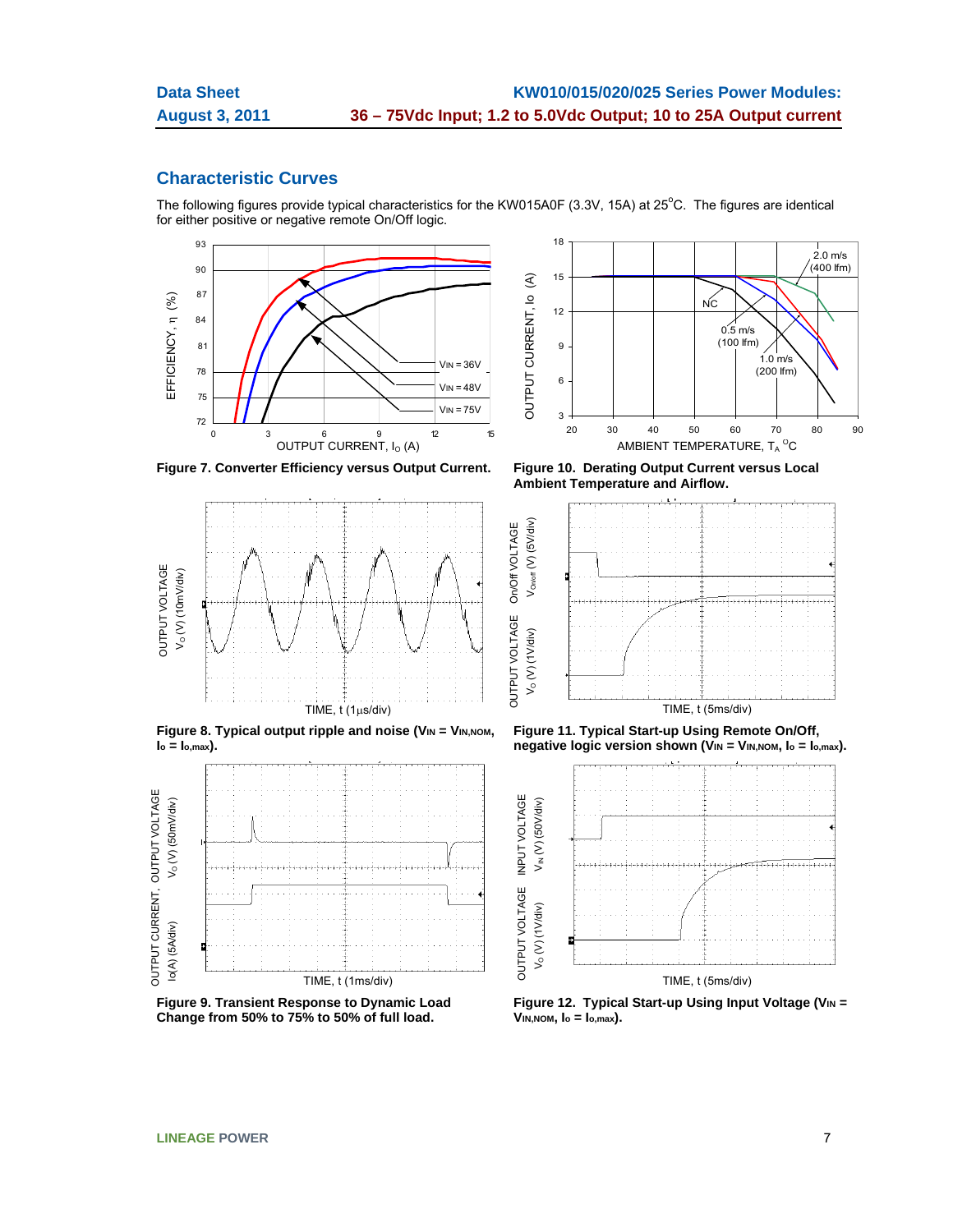The following figures provide typical characteristics for the KW020A0G (2.5V, 20A) at 25°C. The figures are identical for either positive or negative remote On/Off logic.

OUTPUT VOLTAGE On/Off VOLTAGE

On/Off VOLTAGE



**Figure 13. Converter Efficiency versus Output Current.**



Figure 14. Typical output ripple and noise (V<sub>IN</sub> = **VIN,NOM, Io = Io,max).** 



**Figure 15. Transient Response to Dynamic Load Change from 50% to 75% to 50% of full load.** 



**Figure 16. Derating Output Current versus Local Ambient Temperature and Airflow.** 







**Figure 18. Typical Start-up Using Input Voltage (VIN = VIN,NOM, Io = Io,max).**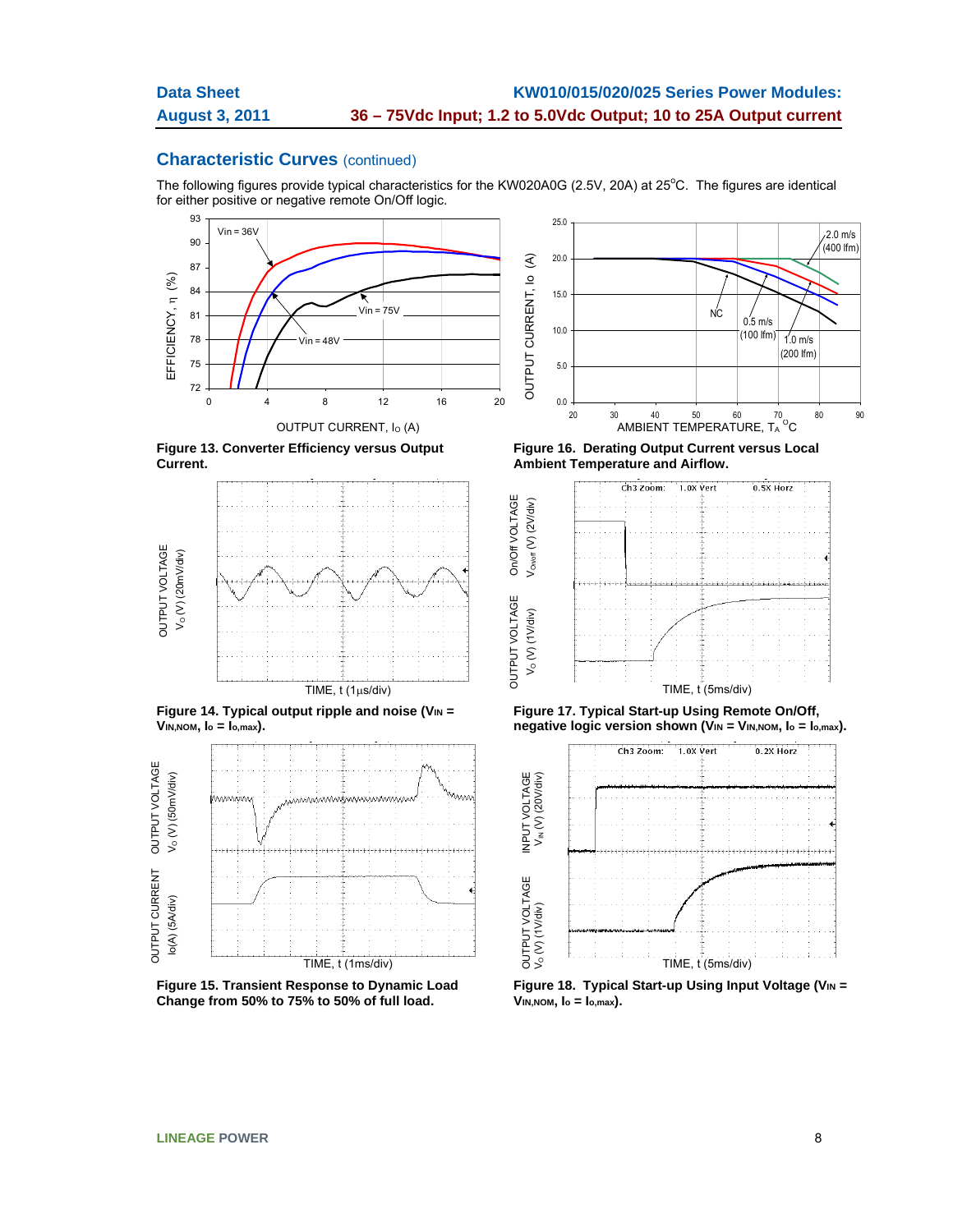The following figures provide typical characteristics for the KW025A0Y (1.8V, 25A) at 25°C. The figures are identical for either positive or negative remote On/Off logic.



**Figure 19. Converter Efficiency versus Output Current.**



Figure 20. Typical output ripple and noise (V<sub>IN</sub> = **VIN,NOM, Io = Io,max).** 



**Figure 21. Transient Response to Dynamic Load Change from 50% to 75% to 50% of full load.** 



**Figure 22. Derating Output Current versus Local Ambient Temperature and Airflow.** 



**Figure 23. Typical Start-up Using Remote On/Off, negative logic version shown (V<sub>IN</sub> = V<sub>IN,NOM</sub>, l<sub>o</sub> = Io,max).** 



**Figure 24. Typical Start-up Using Input Voltage (VIN = VIN,NOM, Io = Io,max).**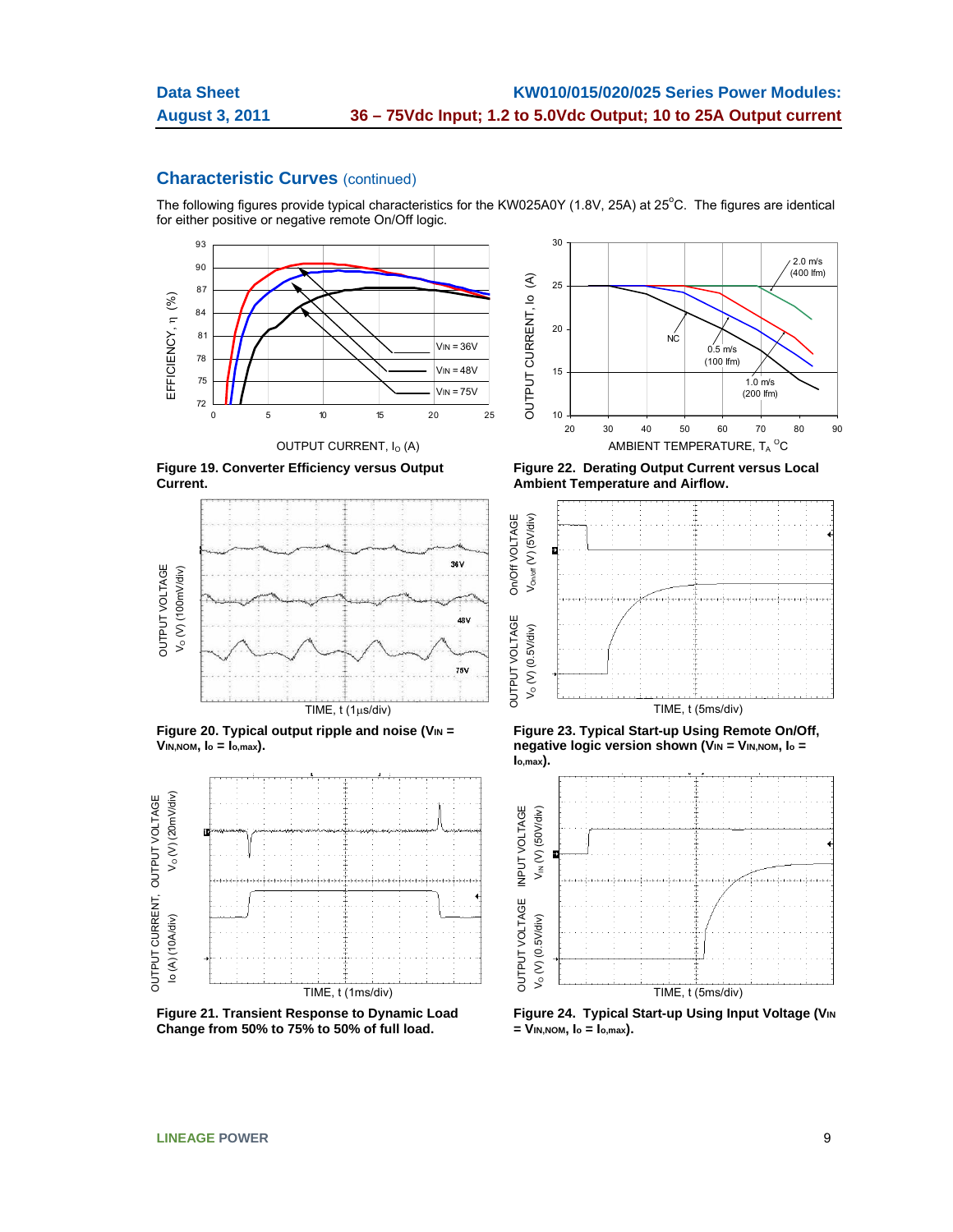The following figures provide typical characteristics for the KW025A0M (1.5V, 25A) at 25 $^{\circ}$ C. The figures are identical for either positive or negative remote On/Off logic.



**Figure 25. Converter Efficiency versus Output Current.**



Figure 26. Typical output ripple and noise (V<sub>IN</sub> = **VIN,NOM, Io = Io,max).** 



**Figure 27. Transient Response to Dynamic Load Change from 50% to 75% to 50% of full load.** 

30 2.0 m/s (400 lfm) OUTPUT CURRENT, Io (A)  $\mathfrak{S}$ 25 OUTPUT CURRENT, IO <sub>NC</sub>  $0.5 \text{ m/s}$ 20 (100 lfm)  $1.0 \text{ m/s}$ (200 lfm) 15 10 20 30 40 50 60 70 80 90 OUTPUT CURRENT, I $_{\mathrm{O}}$  (A)  $_{\mathrm{MBIENT\,}}$  temperature, T $_{\mathrm{A}}$   $^{\mathrm{O}}$ C  $_{\mathrm{C}}$ 

**Figure 28. Derating Output Current versus Local Ambient Temperature and Airflow.** 



**Figure 29. Typical Start-up Using Remote On/Off, negative logic version shown (VIN = VIN, NOM, lo = lo, max).** 



**Figure 30. Typical Start-up Using Input Voltage (VIN = VIN,NOM, Io = Io,max).**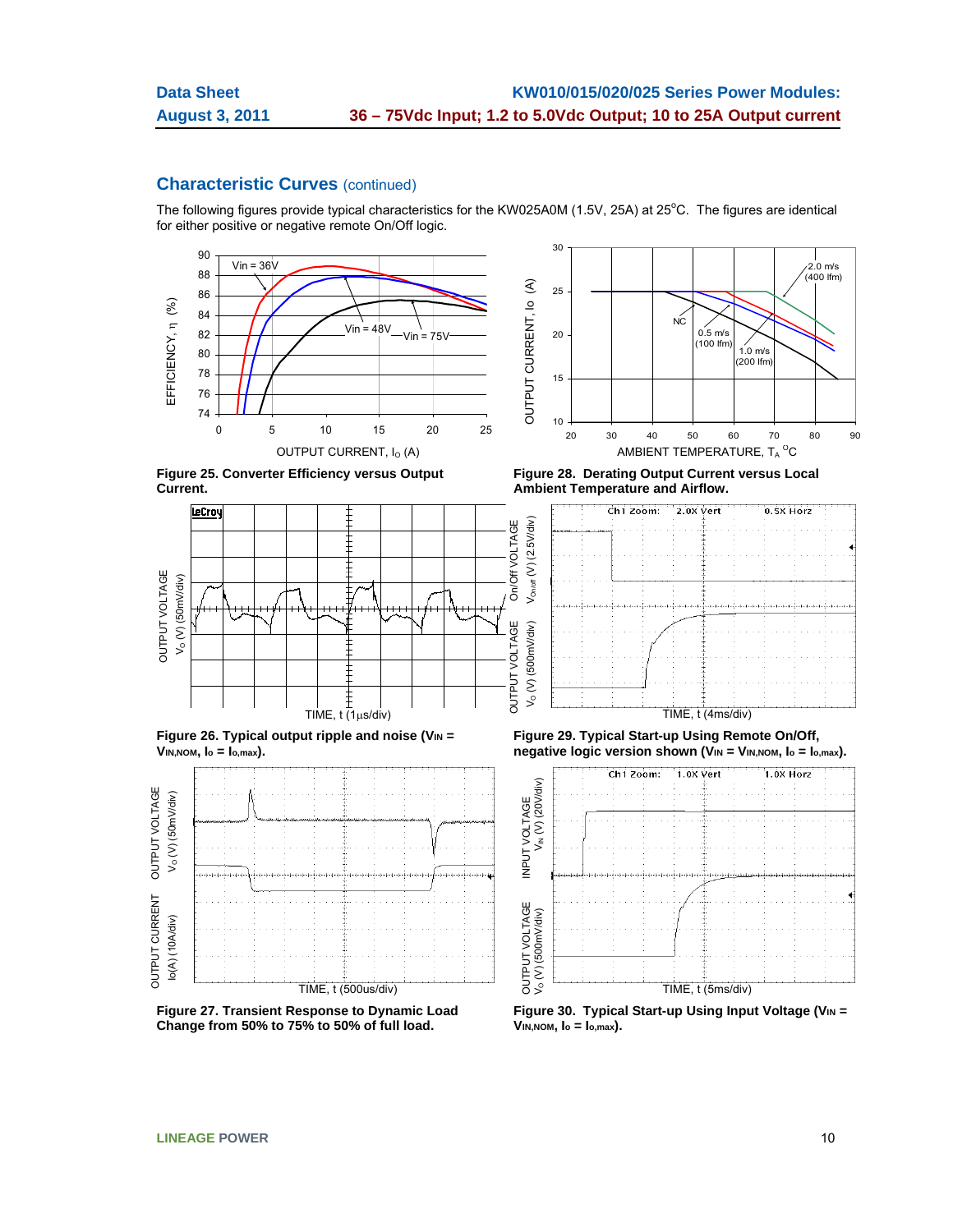The following figures provide typical characteristics for the KW025A0P (1.2V, 25A) at 25 $^{\circ}$ C. The figures are identical for either positive or negative remote On/Off logic.



**Figure 31. Converter Efficiency versus Output Current.**



Figure 32. Typical output ripple and noise (V<sub>IN</sub> = **VIN,NOM, Io = Io,max).** 



**Figure 33. Transient Response to Dynamic Load Change from 75% to 50% to 75% of full load.** 



**Figure 34. Derating Output Current versus Local Ambient Temperature and Airflow.** 



**Figure 35. Typical Start-up Using Remote On/Off, negative logic version shown (VIN = VIN, NOM, lo = Io,max).** 



**Figure 36. Typical Start-up Using Input Voltage (VIN = VIN,NOM, Io = Io,max).**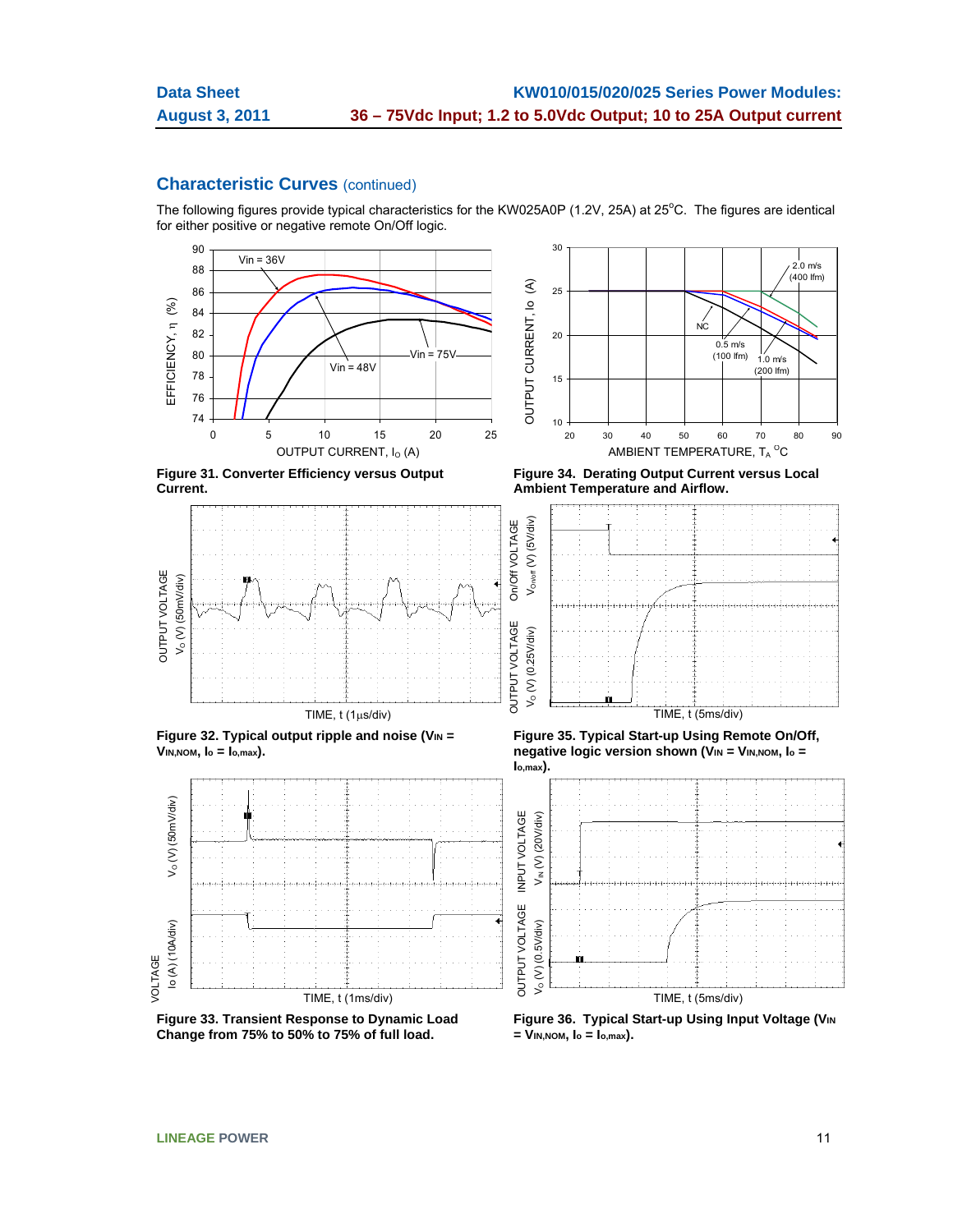# **Test Configurations**



NOTE: Measure input reflected ripple current with a simulated<br>source inductance (L<sub>TEST</sub>) of 12μH. Capacitor C<sub>S</sub> offsets<br>possible battery impedance. Measure current as shown above.

#### **Figure 37. Input Reflected Ripple Current Test Setup.**



terminals, as shown above. If sockets are used then Kelvin connections are required at the module terminals to avoid measurement errors due to socket contact resistance.





NOTE: All voltage measurements to be taken at the module terminals, as shown above. If sockets are used then Kelvin connections are required at the module terminals to avoid measurement errors due to socket contact resistance.

#### **Figure 39. Output Voltage and Efficiency Test Setup.**

Efficiency 
$$
\eta = \frac{V_0 I_0}{V_{IN} I_{IN}} \times 100 %
$$

## **Design Considerations**

#### **Input Filtering**

The power module should be connected to a low ac-impedance source. Highly inductive source impedance can affect the stability of the power module. For the test configuration in Figure 37, a 33 $\mu$ F electrolytic capacitor (ESR<0.1 $\Omega$  at 100kHz), mounted close to the power module helps ensure the stability of the unit. Consult the factory for further application guidelines.

## **Safety Considerations**

For safety-agency approval of the system in which the power module is used, the power module must be installed in compliance with the spacing and separation requirements of the end-use safety agency standard, i.e., UL 60950-1-3, CSA C22.2 No. 60950- 00, and VDE 0805:2001-12 (IEC60950-1).

If the input source is non-SELV (ELV or a hazardous voltage greater than 60 Vdc and less than or equal to 75Vdc), for the module's output to be considered as meeting the requirements for safety extra-low voltage (SELV), all of the following must be true:

- The input source is to be provided with reinforced insulation from any other hazardous voltages, including the ac mains.
- One  $V_{IN}$  pin and one  $V_{OUT}$  pin are to be grounded, or both the input and output pins are to be kept floating.
- The input pins of the module are not operator accessible.
- Another SELV reliability test is conducted on the whole system (combination of supply source and subject module), as required by the safety agencies, to verify that under a single fault, hazardous voltages do not appear at the module's output.
- **Note:** Do not ground either of the input pins of the module without grounding one of the output pins. This may allow a non-SELV voltage to appear between the output pins and ground.

The power module has extra-low voltage (ELV) outputs when all inputs are ELV.

All flammable materials used in the manufacturing of these modules are rated 94V-0, or tested to the UL60950 A.2 for reduced thickness.

For input voltages exceeding –60 Vdc but less than or equal to –75 Vdc, these converters have been evaluated to the applicable requirements of BASIC INSULATION between secondary DC MAINS DISTRIBUTION input (classified as TNV-2 in Europe) and unearthed SELV outputs.

The input to these units is to be provided with a maximum 5 A time-delay fuse in the ungrounded lead.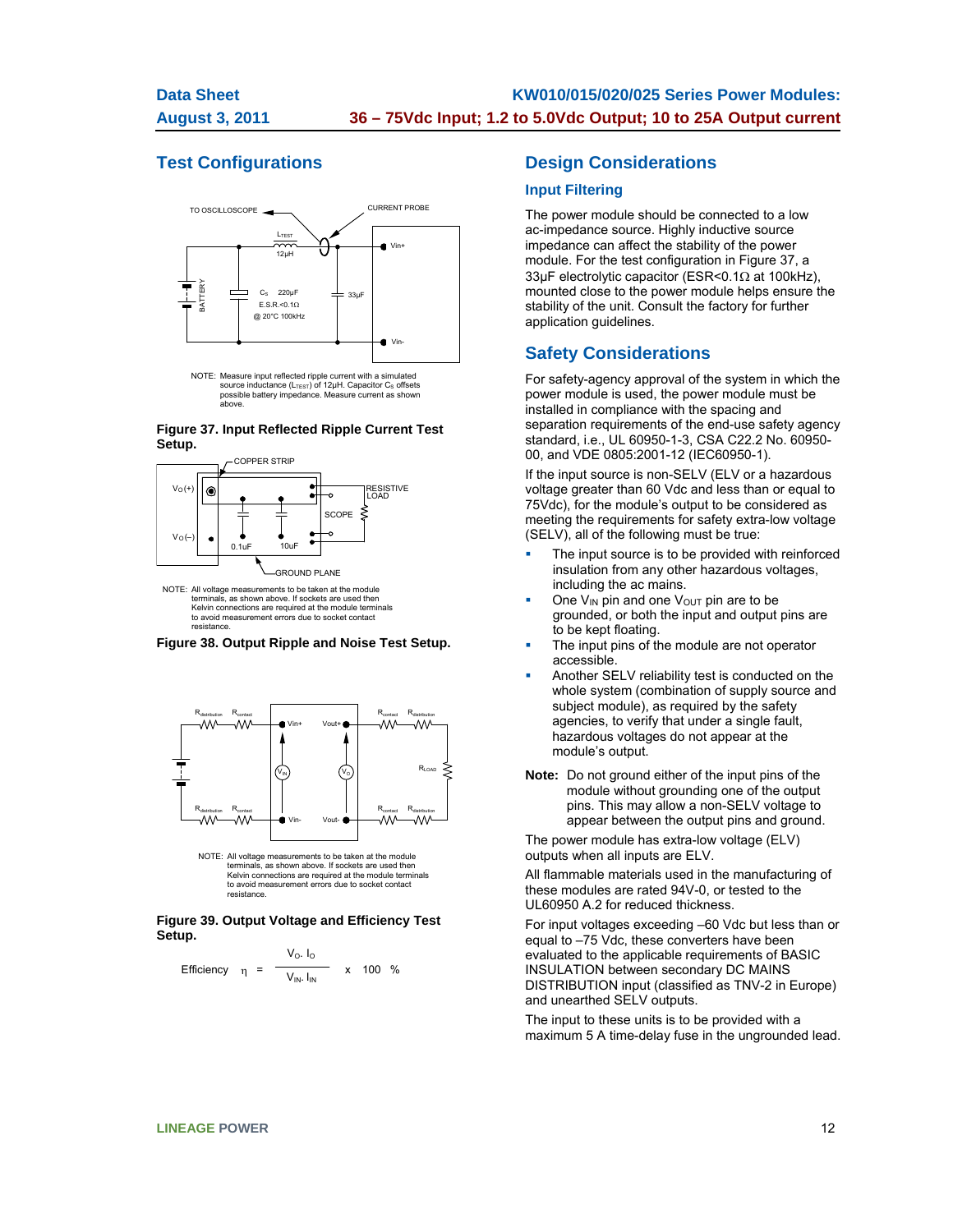# **Feature Description**

#### **Remote On/Off**

Two remote on/off options are available. Positive logic turns the module on during a logic high voltage on the ON/OFF pin, and off during a logic low. Negative logic remote On/Off, device code suffix "1", turns the module off during a logic high and on during a logic low.



#### **Figure 40. Remote On/Off Implementation.**

To turn the power module on and off, the user must supply a switch (open collector or equivalent) to control the voltage  $(V_{on/off})$  between the ON/OFF terminal and the  $V_{IN}(-)$  terminal (see Figure 40). Logic low is  $0V \le V_{on/off} \le 1.2V$ . The maximum  $I_{on/off}$  during a logic low is 1mA, the switch should be maintain a logic low level whilst sinking this current.

During a logic high, the typical maximum V<sub>on/off</sub> generated by the module is 15V, and the maximum allowable leakage current at  $V_{on/off} = 5V$  is 1 $\mu$ A.

If not using the remote on/off feature:

For positive logic, leave the ON/OFF pin open. For negative logic, short the ON/OFF pin to  $V_{IN}(-)$ .

#### **Remote Sense**

Remote sense minimizes the effects of distribution losses by regulating the voltage at the remote-sense connections (See Figure 41). The voltage between the remote-sense pins and the output terminals must not exceed the output voltage sense range given in the Feature Specifications table:

 $[VO(+) - VO(-)] - [SENSE(+) - SENSE(-)] \leq 0.5 V$ Although the output voltage can be increased by both the remote sense and by the trim, the maximum increase for the output voltage is not the sum of both. The maximum increase is the larger of either the remote sense or the trim.

The amount of power delivered by the module is defined as the voltage at the output terminals multiplied by the output current. When using remote sense and trim, the output voltage of the module can be increased, which at the same output current would increase the power output of the module. Care should be taken to ensure that the maximum output power of the module remains at or below the maximum rated power (Maximum rated power = Vo,set x Io,max).



#### **Figure 41. Circuit Configuration for remote sense .**

#### **Input Undervoltage Lockout**

At input voltages below the input undervoltage lockout limit, the module operation is disabled. The module will only begin to operate once the input voltage is raised above the undervoltage lockout turn-on threshold,  $V_{UV/ON}$ .

Once operating, the module will continue to operate until the input voltage is taken below the undervoltage turn-off threshold, V<sub>UV/OFF</sub>.

#### **Overtemperature Protection**

To provide protection under certain fault conditions, the unit is equipped with a thermal shutdown circuit. The unit will shutdown if the thermal reference point Tref (Figure 43), exceeds  $125^{\circ}$ C (typical), but the thermal shutdown is not intended as a guarantee that the unit will survive temperatures beyond its rating. The module can be restarted by cycling the dc input power for at least one second or by toggling the remote on/off signal for at least one second. If the auto-restart option (4) is ordered, the module will automatically restart upon cool-down to a safe temperature.

#### **Output Overvoltage Protection**

The output over voltage protection scheme of the modules has an independent over voltage loop to prevent single point of failure. This protection feature latches in the event of over voltage across the output. Cycling the on/off pin or input voltage resets the latching protection feature. If the auto-restart option (4) is ordered, the module will automatically restart upon an internally programmed time elapsing.

#### **Overcurrent Protection**

To provide protection in a fault (output overload) condition, the unit is equipped with internal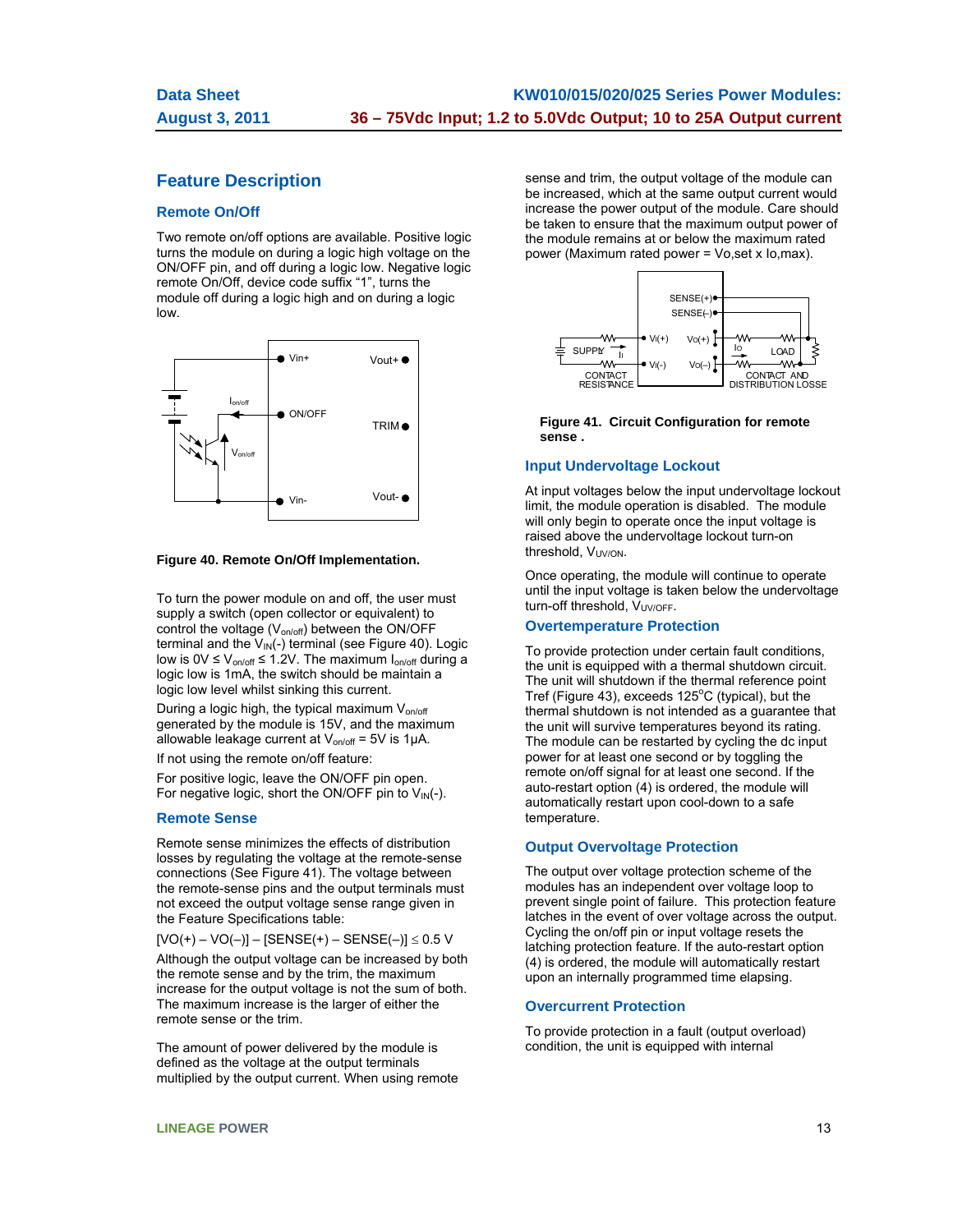## **Feature Descriptions** (continued)

current-limiting circuitry and can endure current limiting continuously. At the point of current-limit inception, the unit enters hiccup mode. If the unit is not configured with auto–restart, then it will latch off following the over current condition. The module can be restarted by cycling the dc input power for at least one second or by toggling the remote on/off signal for at least one second. If the unit is configured with the auto-restart option (4), it will remain in the hiccup mode as long as the overcurrent condition exists; it operates normally, once the output current is brought back into its specified range. The average output current during hiccup is  $10\%$  I<sub>O, max</sub>.

#### **Output Voltage Programming**

Trimming allows the output voltage set point to be increased or decreased, this is accomplished by connecting an external resistor between the TRIM pin and either the  $V_O(+)$  pin or the  $V_O(-)$  pin.



#### **Figure 42. Circuit Configuration to Trim Output Voltage.**

Connecting an external resistor  $(R_{trim-down})$  between the TRIM pin and the Vo(-) (or Sense(-)) pin decreases the output voltage set point. To maintain set point accuracy, the trim resistor tolerance should be ±1.0%.

The following equation determines the required external resistor value to obtain a percentage output voltage change of Δ%**.** 

 **For output voltage: 1.2V (SMT versions only):** 

$$
R_{\text{rim-down}} = \left[\frac{255.5}{\Delta\%} - 7.65\right] k\Omega
$$
  
Where  $\Delta\% = \left(\frac{1.2V - V_{desired}}{1.2V}\right) \times 100$ 

**For output voltage: 1.2V (Through-Hole versions only) and all 1.5V to 12V:** 

$$
R_{\text{trim-down}} = \left[\frac{511}{\Delta\%} - 10.22\right] k\Omega
$$
\nWhere

\n
$$
\Delta\% = \left(\frac{V_{o, \text{set}} - V_{\text{desired}}}{V_{o, \text{set}}}\right) \times 100
$$

For example, to trim-down the output voltage of 2.5V module (KW020A0G/G1) by 8% to 2.3V, Rtrim-down is calculated as follows:

$$
\Delta\% = 8
$$
  

$$
R_{\text{trim-down}} = \left[\frac{511}{8} - 10.22\right] k\Omega
$$
  

$$
R_{\text{trim-down}} = 53.655 k\Omega
$$

Connecting an external resistor  $(R_{trim-up})$  between the TRIM pin and the  $V_0(+)$  (or Sense  $(+)$ ) pin increases the output voltage set point. The following equations determine the required external resistor value to obtain a percentage output voltage change of Δ%:

#### **For output voltage: all 1.5V to 12V:**

$$
R_{\text{trim-up}} = \left[\frac{5.11 \times V_{o,set} \times (100 + \Delta\%)}{1.225 \times \Delta\%} - \frac{511}{\Delta\%} - 10.22\right] k\Omega
$$
  
Where  $\Delta\% = \left(\frac{V_{desired} - V_{o,set}}{V_{o,set}}\right) \times 100$ 

#### **For output voltage: 1.2V (SMT versions only):**

$$
R_{\text{trim-up}} = \left[\frac{5.11 \times 1.2V \times (100 + \Delta\%)}{1.225 \times \Delta\%} - \frac{255.5}{\Delta\%} - 7.665\right] k\Omega
$$
  
Where  $\Delta\% = \left(\frac{V_{\text{desired}} - 1.2V}{1.2V}\right) \times 100$ 

**For output voltage: 1.2V (Through-Hole versions only):** 

$$
R_{\text{trim-up}} = \left[ \frac{5.11 \times 1.2V \times (100 + \Delta\%)}{0.6 \times \Delta\%} - \frac{511}{\Delta\%} - 10.22 \right] k\Omega
$$
  
Where  $\Delta\% = \left( \frac{V_{\text{desired}} - 1.2V}{1.2V} \right) \times 100$ 

For example, to trim-up the output voltage of 1.2V through hole module (KW025A0P/P1) by 5% to 1.26V,  $R_{trim-up}$  is calculated is as follows:

$$
\Delta\% = 5
$$
  

$$
R_{\text{rrim-up}} = \left[\frac{5.11 \times 1.2 \times (100 + 5)}{0.6 \times 5} - \frac{511}{5} - 10.22\right] k\Omega
$$
  

$$
R_{\text{rrim-up}} = 102.2 k\Omega
$$

The voltage between the  $Vo(+)$  and  $Vo(-)$  terminals must not exceed the minimum output overvoltage protection value shown in the Feature Specifications table. This limit includes any increase in voltage due to remote-sense compensation and output voltage set-point adjustment trim.

Although the output voltage can be increased by both the remote sense and by the trim, the maximum increase for the output voltage is not the sum of both.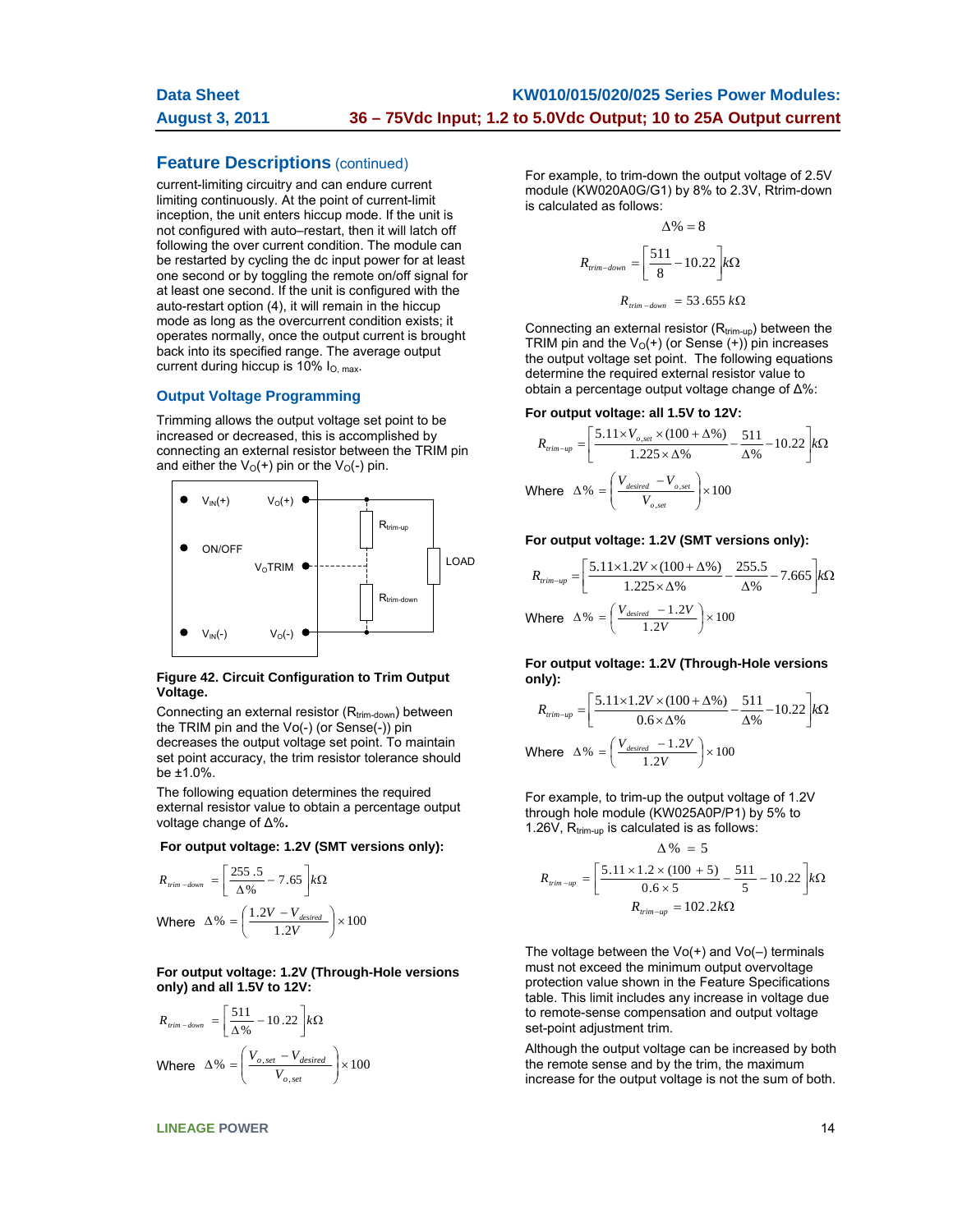# **Feature Descriptions** (continued)

The maximum increase is the larger of either the remote sense or the trim. The amount of power delivered by the module is defined as the voltage at the output terminals multiplied by the output current. When using remote sense and trim, the output voltage of the module can be increased, which at the same output current would increase the power output of the module. Care should be taken to ensure that the maximum output power of the module remains at or below the maximum rated power (Maximum rated power = Vo,set x Io,max).

# **Thermal Considerations**

The power modules operate in a variety of thermal environments; however, sufficient cooling should be provided to help ensure reliable operation.

Considerations include ambient temperature, airflow, module power dissipation, and the need for increased reliability. A reduction in the operating temperature of the module will result in an increase in reliability. The thermal data presented here is based on physical measurements taken in a wind tunnel.

The thermal reference point,  $T_{ref}$  used in the specifications is shown in Figure 43. For reliable operation this temperature should not exceed 120°C.



**Figure 43. Tref Temperature Measurement Locations.** 

Please refer to the Application Note "Thermal Characterization Process For Open-Frame Board-Mounted Power Modules" for a detailed discussion of thermal aspects including maximum device temperatures.

## **EMC Considerations**

The KW series modules are designed to meet the conducted emission limits of EN55022 class A with no filter at the input of the module. The module shall also meet limits of EN55022 Class B with a recommended single stage filter. Please contact your Lineage Power Sales Representitive for further information.



**Figure 44. KW015A0F Quasi Peak Conducted Emissions with EN 55022 Class A limits, no**  external filter ( $V_{IN} = V_{IN,NOM}$ ,  $I_o = 0.85 I_{o,max}$ ).



**Figure 45. KW015A0F Average Conducted Emissions with EN 55022 Class A limits, no**  external filter ( $V_{IN} = V_{IN,NOM}$ ,  $I_o = 0.85 I_{o,max}$ ).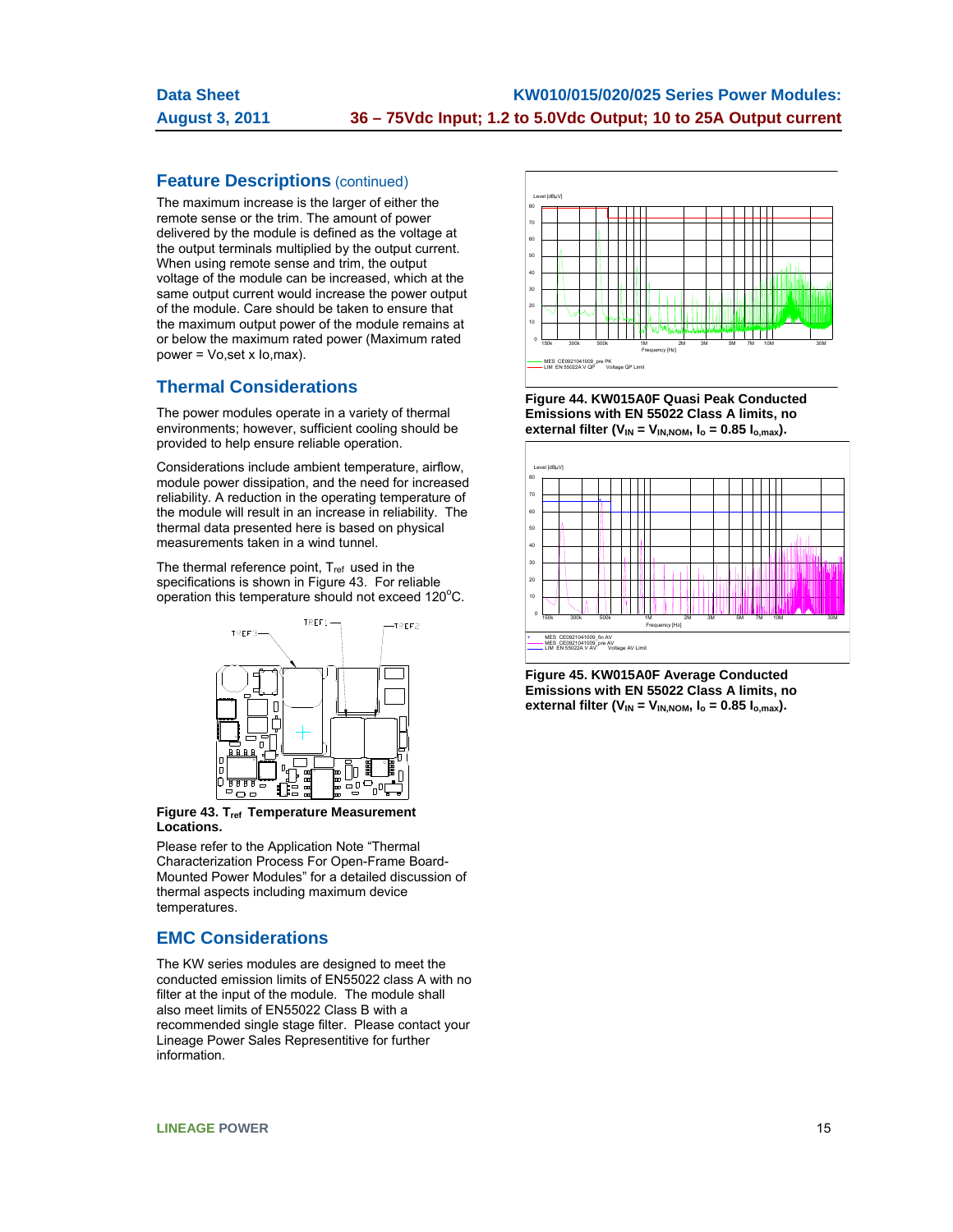# **Surface Mount Information**

#### **Pick and Place**

The KW010-025 modules use an open frame construction and are designed for a fully automated assembly process. The pick and place location on the module is the larger magnetic core as shown in Figure 46. The modules are fitted with a label which meets all the requirements for surface mount processing, as well as safety standards, and is able to withstand reflow temperatures of up to 300°C. The label also carries product information such as product code, serial number and the location of manufacture.



**Figure 46. Pick and Place Location.** 

#### **Nozzle Recommendations**

The module weight has been kept to a minimum by using open frame construction. Even so, these modules have a relatively large mass when compared to conventional SMT components. Variables such as nozzle size, tip style, vacuum pressure and placement speed should be considered to optimize this process. The recommended nozzle diameter for reliable operation is 6mm. Oblong or oval nozzles up to 11 x 6 mm may also be used within the space available.

#### **Tin Lead Soldering**

The KW010-025 power modules (both non-Z and –Z codes) can be soldered either in a conventional Tin/Lead (Sn/Pb) process. The non-Z version of the KW010-025 modules are RoHS compliant with the lead exception. Lead based solder paste is used in the soldering process during the manufacturing of these modules. These modules can only be soldered in conventional Tin/lead (Sn/Pb) process. It is recommended that the customer review data sheets in order to customize the solder reflow profile for each application board assembly. The following instructions must be observed when soldering these units. Failure to observe these instructions may result in the failure of or cause damage to the modules, and can adversely affect long-term reliability.

In a conventional Tin/Lead (Sn/Pb) solder process peak reflow temperatures are limited to less than  $235^{\circ}$ C. Typically, the eutectic solder melts at 183 $^{\circ}$ C, wets the land, and subsequently wicks the device connection. Sufficient time must be allowed to fuse the plating on the connection to ensure a reliable solder joint. There are several types of SMT reflow technologies currently used in the industry. These surface mount power modules can be reliably soldered using natural forced convection, IR (radiant infrared), or a combination of convection/IR. For reliable soldering the solder reflow profile should be established by accurately measuring the modules CP connector temperatures.



**Figure 47. Reflow Profile for Tin/Lead (Sn/Pb) process** 

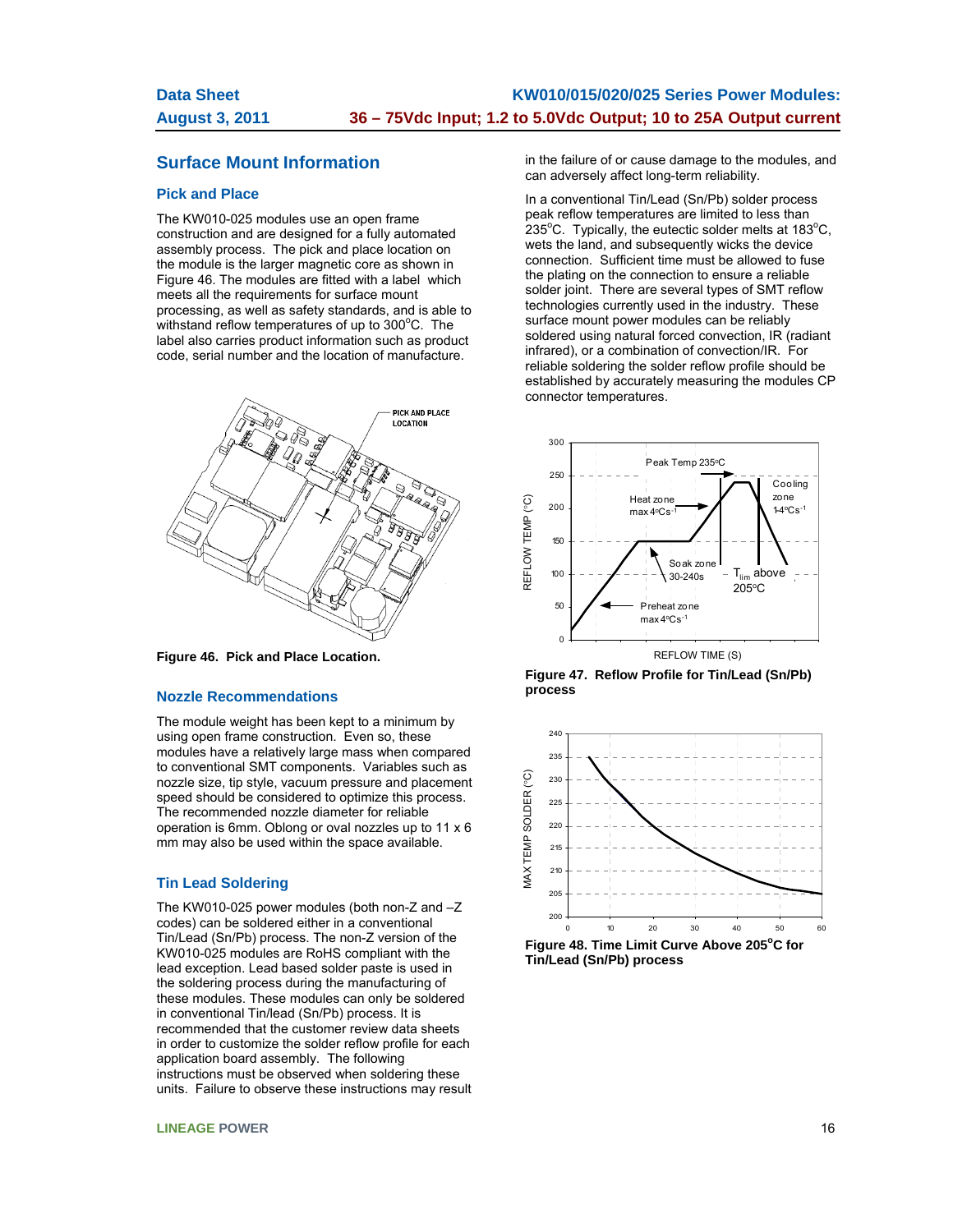## **Surface Mount Information (continued)**

#### **Lead Free Soldering**

The –Z version of the KW010-025 modules are leadfree (Pb-free) and RoHS compliant, and are both forward and backward compatible in a Pb-free and a SnPb soldering process. The non-Z version of the KW006/010 modules are RoHS compliant with the lead exception. Lead based solder paste is used in the soldering process during the manufacturing of these modules. These modules can only be soldered in conventional Tin/lead (Sn/Pb) process. Failure to observe the instructions below may result in the failure of or cause damage to the modules and can adversely affect long-term reliability.

#### **Pb-free Reflow Profile**

Power Systems will comply with J-STD-020 Rev. C (Moisture/Reflow Sensitivity Classification for Nonhermetic Solid State Surface Mount Devices) for both Pb-free solder profiles and MSL classification procedures. This standard provides a recommended forced-air-convection reflow profile based on the volume and thickness of the package (table 4-2). The suggested Pb-free solder paste is Sn/Ag/Cu (SAC). The recommended linear reflow profile using Sn/Ag/Cu solder is shown in Fig. 49.

#### **MSL Rating**

The KW010-025 modules have a MSL rating of 1.

#### **Storage and Handling**

The recommended storage environment and handling procedures for moisture-sensitive surface mount packages is detailed in J-STD-033 Rev. A (Handling, Packing, Shipping and Use of Moisture/Reflow Sensitive Surface Mount Devices). Moisture barrier bags (MBB) with desiccant are required for MSL ratings of 2 or greater. These sealed packages should not be broken until time of use. Once the original package is broken, the floor life of the product at conditions of  $\leq 30^{\circ}$ C and 60% relative humidity varies according to the MSL rating (see J-STD-033A). The shelf life for dry packed SMT packages will be a minimum of 12 months from the bag seal date, when stored at the following conditions: < 40° C, < 90% relative humidity.

#### **Post Solder Cleaning and Drying Considerations**

Post solder cleaning is usually the final circuit-board assembly process prior to electrical board testing. The result of inadequate cleaning and drying can affect both the reliability of a power module and the testability of the finished circuit-board assembly. For

guidance on appropriate soldering, cleaning and drying procedures, refer to Lineage Power *Board Mounted Power Modules: Soldering and Cleaning* Application Note (AN04-001).



**Figure 49. Recommended linear reflow profile using Sn/Ag/Cu solder.** 

# **Through-Hole Lead-Free Soldering Information**

The RoHS-compliant through-hole products use the SAC (Sn/Ag/Cu) Pb-free solder and RoHS-compliant components. They are designed to be processed through single or dual wave soldering machines. The pins have an RoHS-compliant finish that is compatible with both Pb and Pb-free wave soldering processes. A maximum preheat rate of  $3^{\circ}$ C/s is suggested. The wave preheat process should be such that the temperature of the power module board is kept below 210°C. For Pb solder, the recommended pot temperature is  $260^{\circ}$ C, while the Pb-free solder pot is 270°C max. Not all RoHS-compliant through-hole products can be processed with paste-through-hole Pb or Pb-free reflow process. If additional information is needed, please consult with your Lineage Power representative for more details.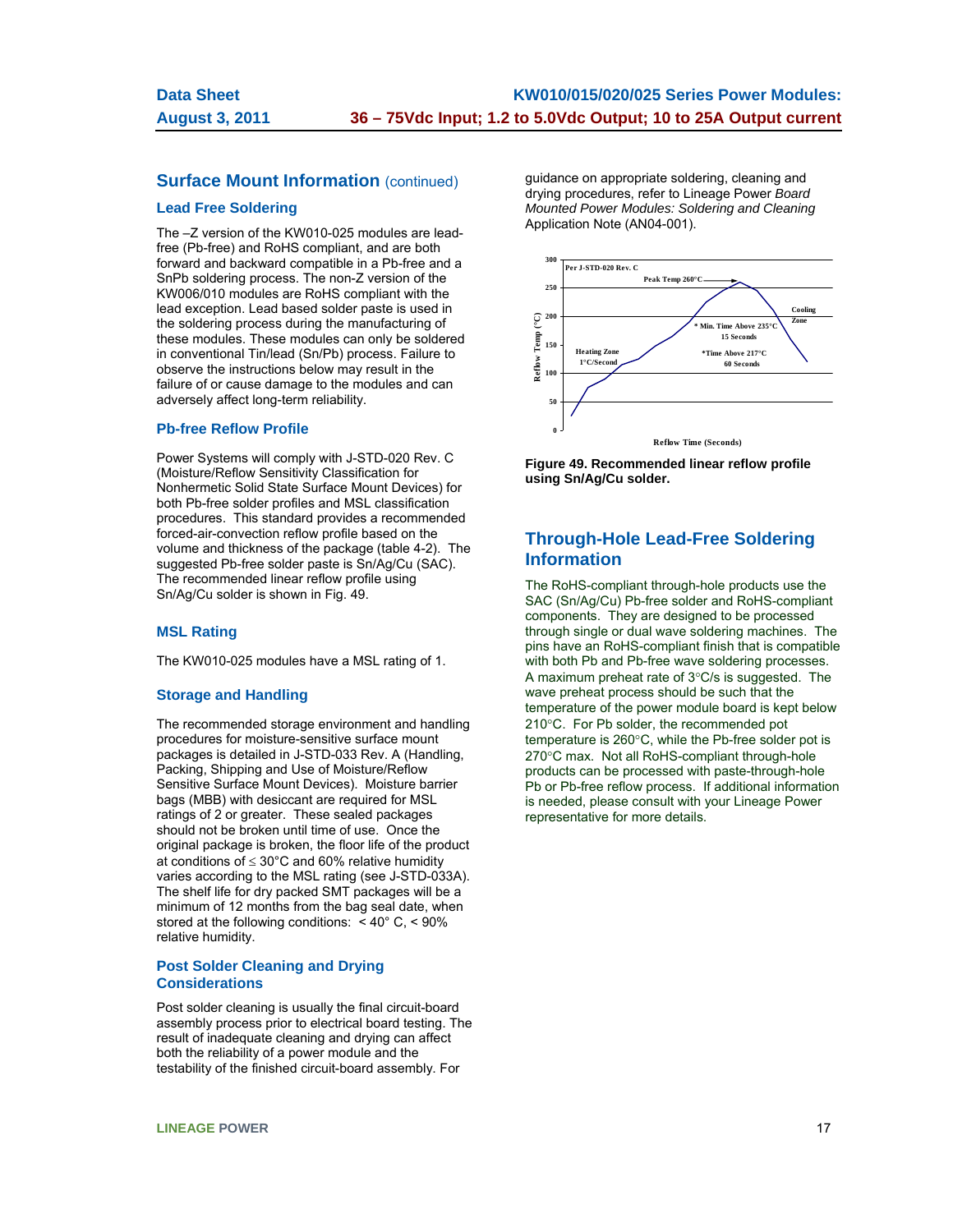# **Mechanical Outline for Surface Mount Module**

Dimensions are in millimeters and [inches].

Tolerances: x.x mm  $\pm$  0.5 mm [x.xx in.  $\pm$  0.02 in.] (unless otherwise indicated)

x.xx mm  $\pm$  0.25 mm [x.xxx in  $\pm$  0.010 in.]

**Top View** 





# **Bottom View**

| PIN | <b>FUNCTION</b> |
|-----|-----------------|
|     | $VIN(+)$        |
| 2   | On/Off          |
| 3   | $VIN(-)$        |
| 4   | $V_{O(-)}$      |
| 5   | Sense(-)        |
| 6   | Trim            |
| 7   | $Sense(+)$      |
| 8   | $Vo(+)$         |

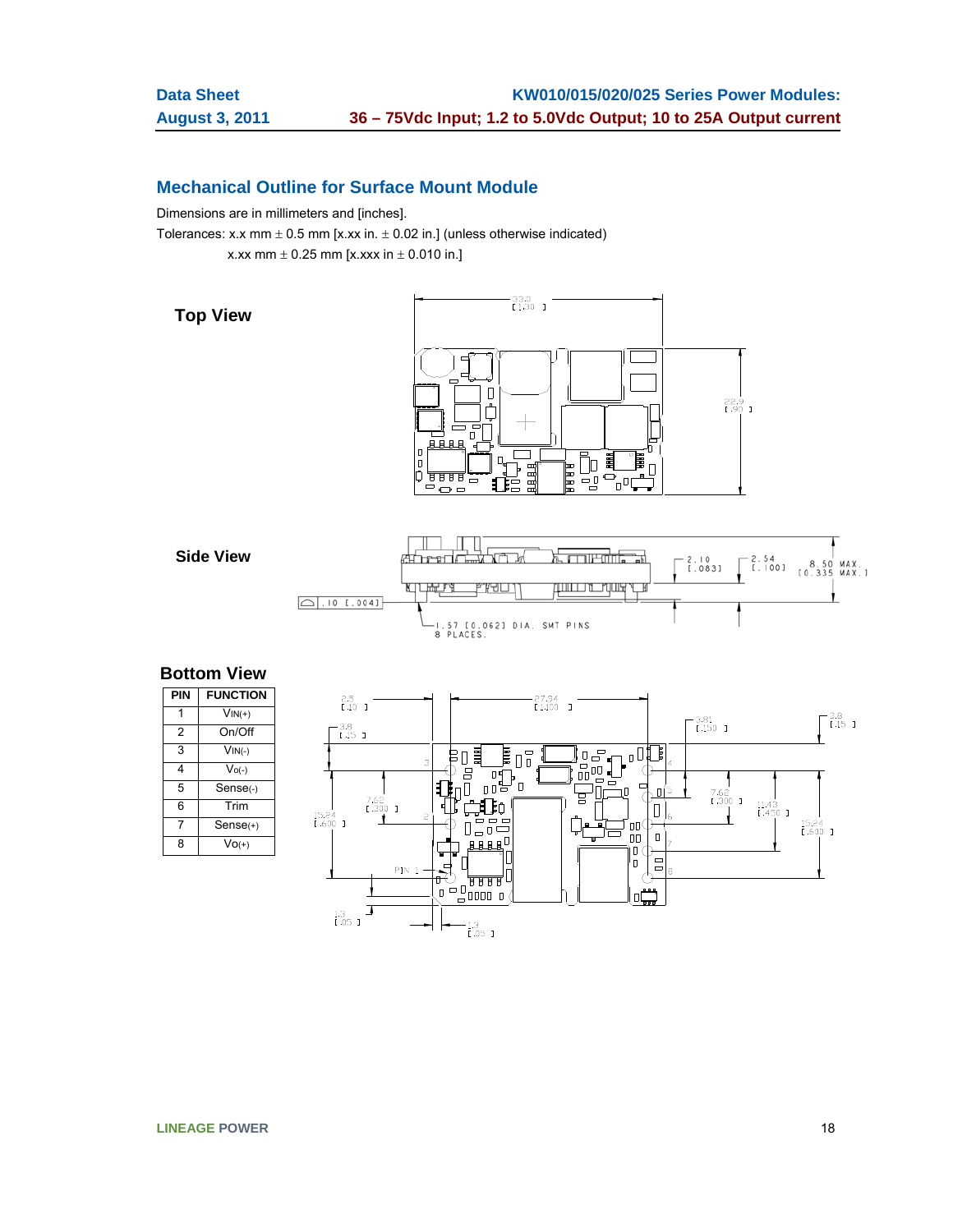# **Mechanical Outline for Through-Hole Module**

Dimensions are in millimeters and [inches].

Tolerances: x.x mm  $\pm$  0.5 mm [x.xx in.  $\pm$  0.02 in.] (unless otherwise indicated)

x.xx mm  $\pm$  0.25 mm [x.xxx in  $\pm$  0.010 in.]

**Top View**





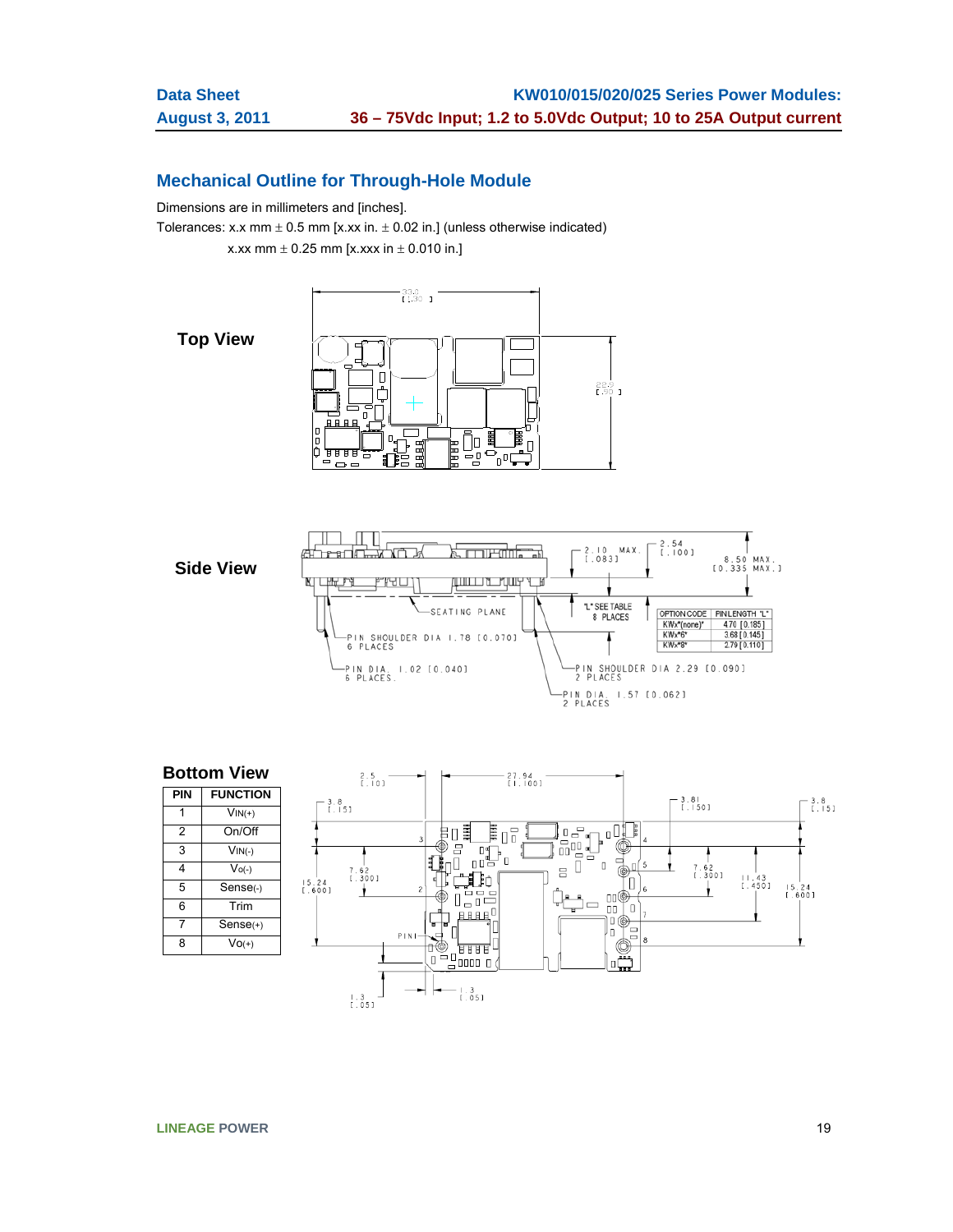# **Recommended Pad Layout**

Dimensions are in and millimeters [inches].

Tolerances: x.x mm  $\pm$  0.5 mm [x.xx in.  $\pm$  0.02 in.] (unless otherwise indicated)





**SMT Recommended Pad Layout (Component Side View)** 



**TH Recommended Pad Layout (Component Side View)**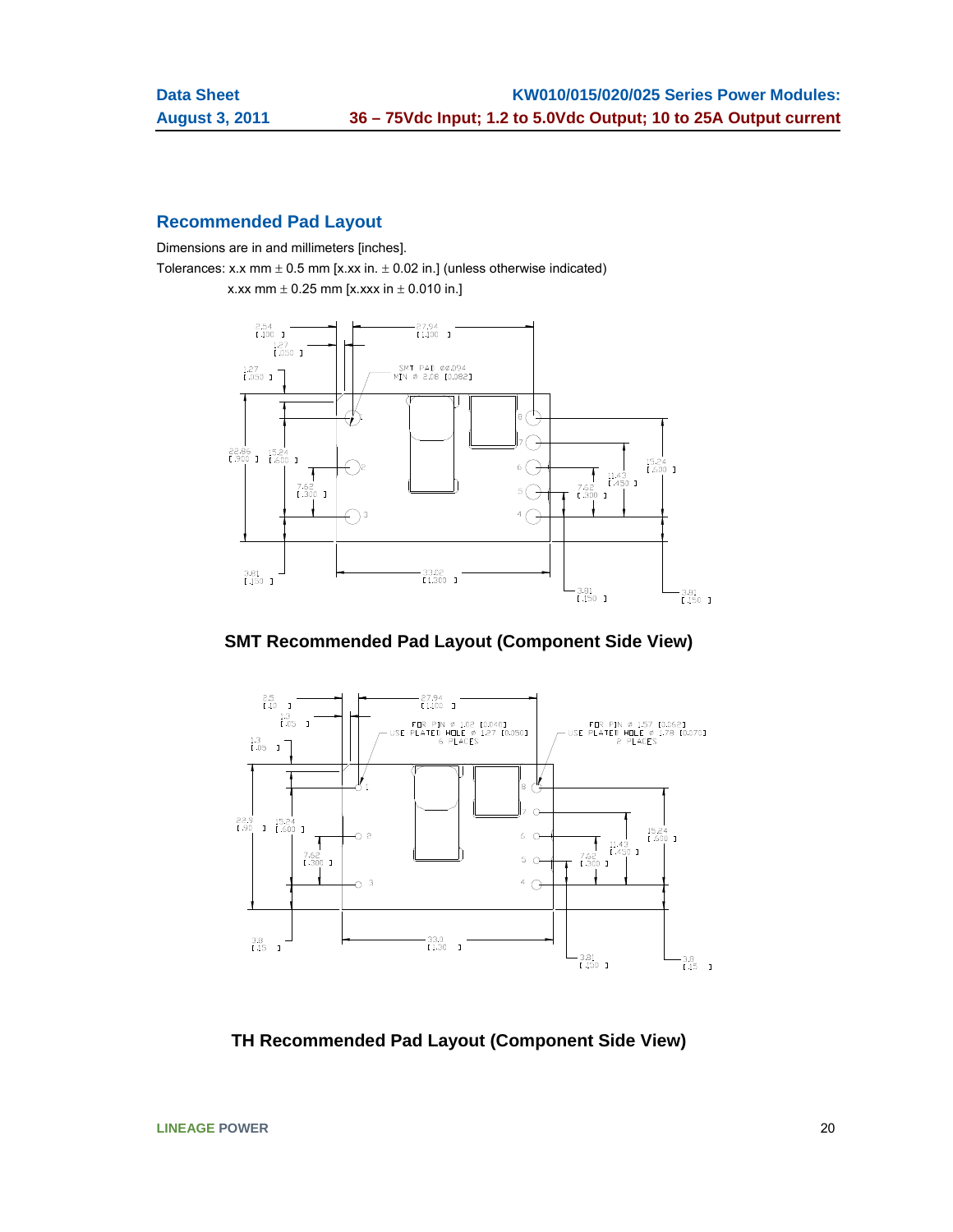# **Packaging Details**

The Sixteenth-brick SMT versions are supplied in tape & reel as standard. Details of tape dimensions are shown below. Modules are shipped in quantities of 140 modules per reel.

## **Tape Dimensions**

Dimensions are in millimeters.